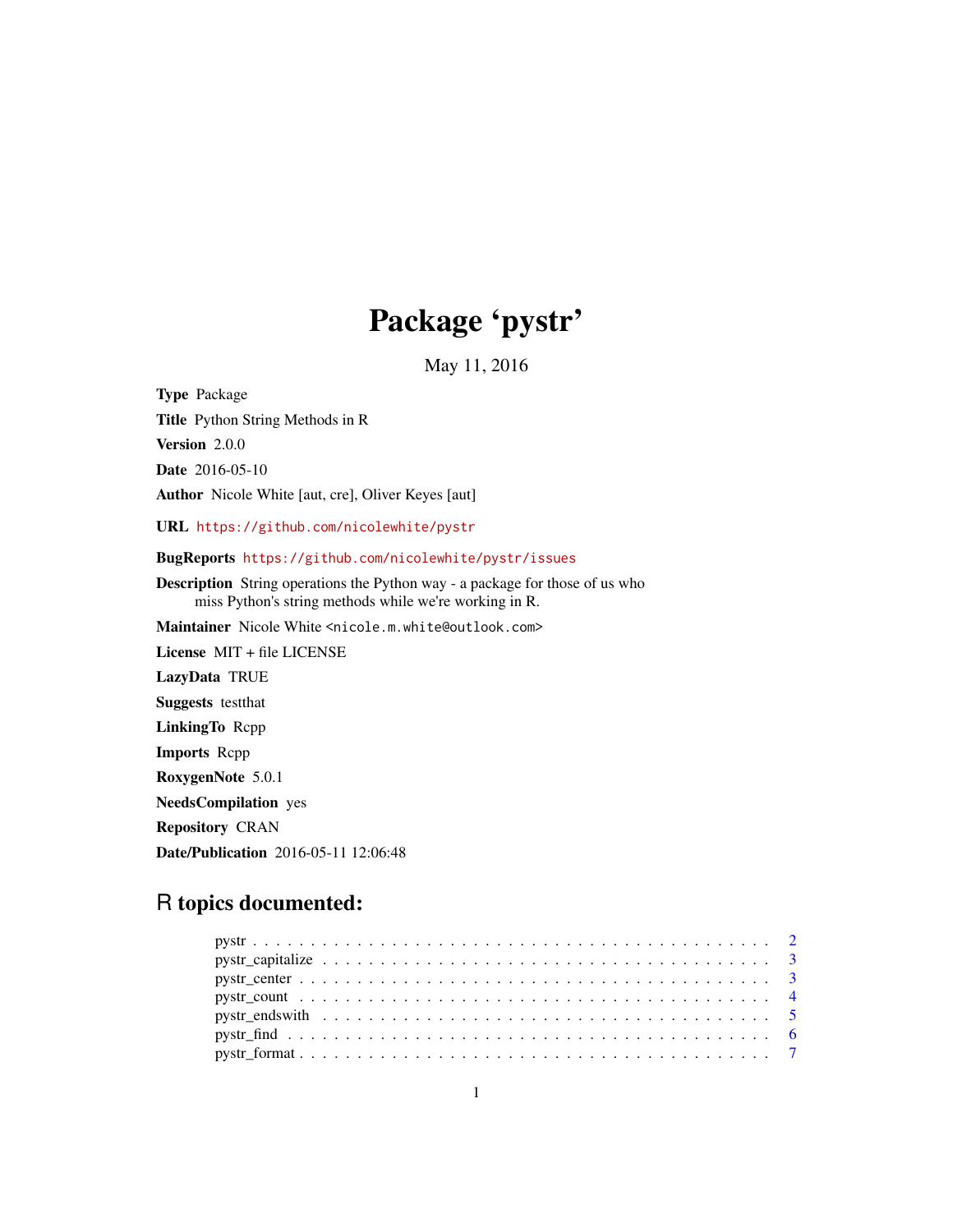<span id="page-1-0"></span>

| Index |                                                                                                                      | 34             |
|-------|----------------------------------------------------------------------------------------------------------------------|----------------|
|       |                                                                                                                      | 32             |
|       |                                                                                                                      | 32             |
|       |                                                                                                                      | 31             |
|       |                                                                                                                      | 30             |
|       |                                                                                                                      | 30             |
|       |                                                                                                                      | 29             |
|       |                                                                                                                      | 28             |
|       |                                                                                                                      | 27             |
|       |                                                                                                                      | <b>26</b>      |
|       |                                                                                                                      | 25             |
|       |                                                                                                                      | 24             |
|       |                                                                                                                      | 23             |
|       |                                                                                                                      | 22             |
|       |                                                                                                                      | 21             |
|       |                                                                                                                      | <b>20</b>      |
|       |                                                                                                                      | 19             |
|       |                                                                                                                      | 18             |
|       |                                                                                                                      | 17             |
|       |                                                                                                                      | <b>16</b>      |
|       | $pystr\_lower \dots \dots \dots \dots \dots \dots \dots \dots \dots \dots \dots \dots \dots \dots \dots \dots \dots$ | 15             |
|       |                                                                                                                      | 14             |
|       |                                                                                                                      | 14             |
|       |                                                                                                                      | 13             |
|       |                                                                                                                      | 12             |
|       |                                                                                                                      | 12             |
|       |                                                                                                                      | 11             |
|       |                                                                                                                      | <b>10</b>      |
|       |                                                                                                                      | 9<br><b>10</b> |
|       |                                                                                                                      | 8              |
|       |                                                                                                                      |                |

pystr *Python String Methods in R*

## Description

String operations the Python way - a package for those of us who miss Python's string methods while we're working in R. For support, please [create a new GitHub issue.](https://github.com/nicolewhite/pystr/issues)

## Author(s)

Nicole White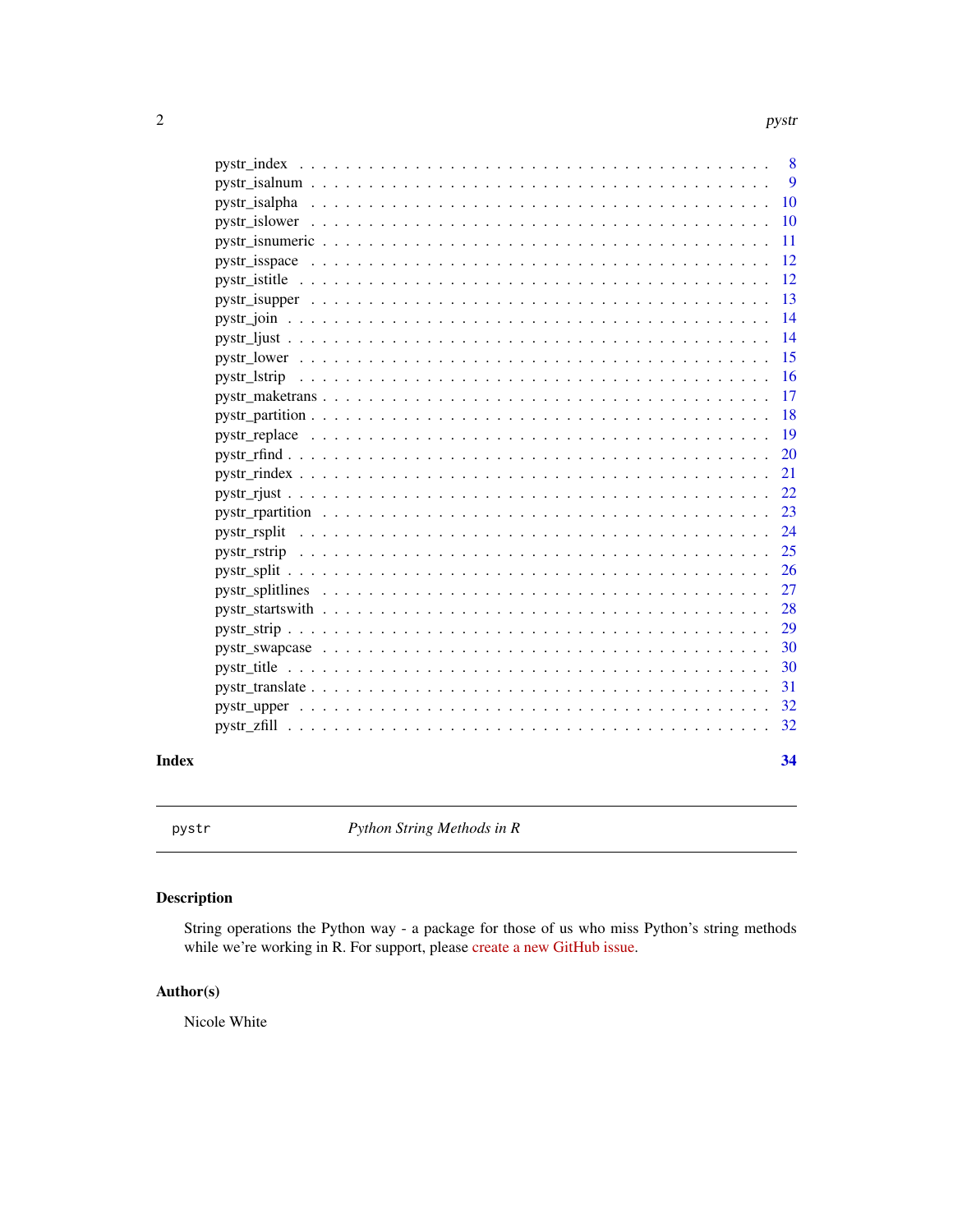<span id="page-2-0"></span>pystr\_capitalize *Capitalize a string.*

#### Description

Return a copy of the string with its first character capitalized and the rest lowercased.

#### Usage

```
pystr_capitalize(str)
```
## Arguments

str A character vector.

## Value

A character vector.

## References

<https://docs.python.org/3/library/stdtypes.html#str.capitalize>

## See Also

## [pystr\\_title](#page-29-1)

#### Examples

```
pystr_capitalize("ONCE UPON A TIME, ")
```
pystr\_center *Center a string.*

## Description

Return str centered in a string of length width.

#### Usage

pystr\_center(str, width, fillchar = " ")

## Arguments

| str      | A character vector. |
|----------|---------------------|
| width    | An integer.         |
| fillchar | A character string. |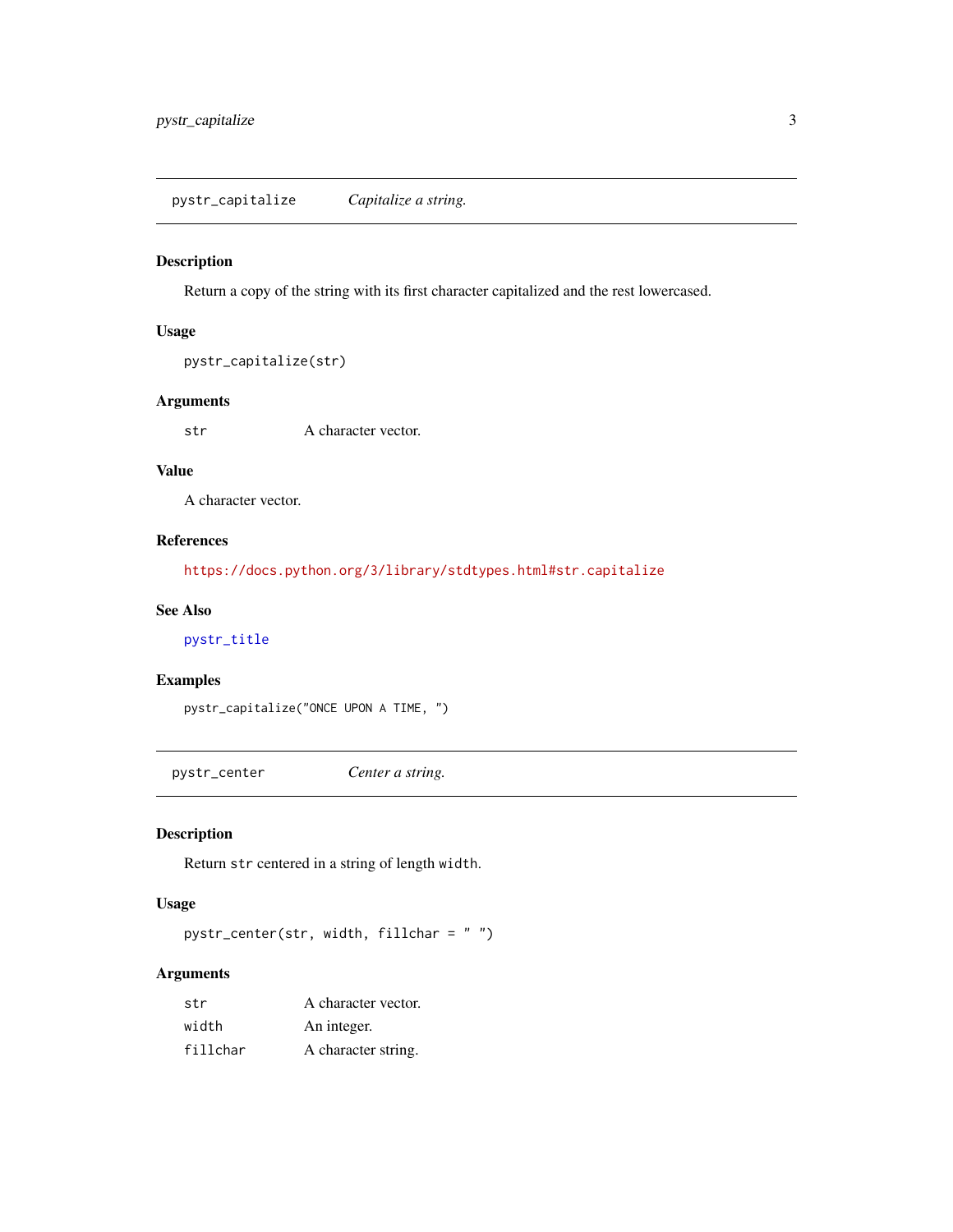## <span id="page-3-0"></span>Details

Padding is done using the specified fillchar (default is an ASCII space). The original string is returned if width is less than or equal to nchar(str).

## Value

A character vector.

#### References

<https://docs.python.org/3/library/stdtypes.html#str.center>

#### See Also

[pystr\\_ljust](#page-13-1), [pystr\\_rjust](#page-21-1)

## Examples

pystr\_center("center me", 15) pystr\_center("center me", 15, "\*")

pystr\_count *Count the occurrences of a substring.*

## Description

Return the number of non-overlapping occurrences of substring sub in the range start, end.

## Usage

```
pystr_count(str, sub, start = 1, end = max(nchar(str)))
```
#### Arguments

| str   | A character vector. |
|-------|---------------------|
| sub   | A character string. |
| start | An integer.         |
| end   | An integer.         |

## Value

A numeric vector.

## References

<https://docs.python.org/3/library/stdtypes.html#str.count>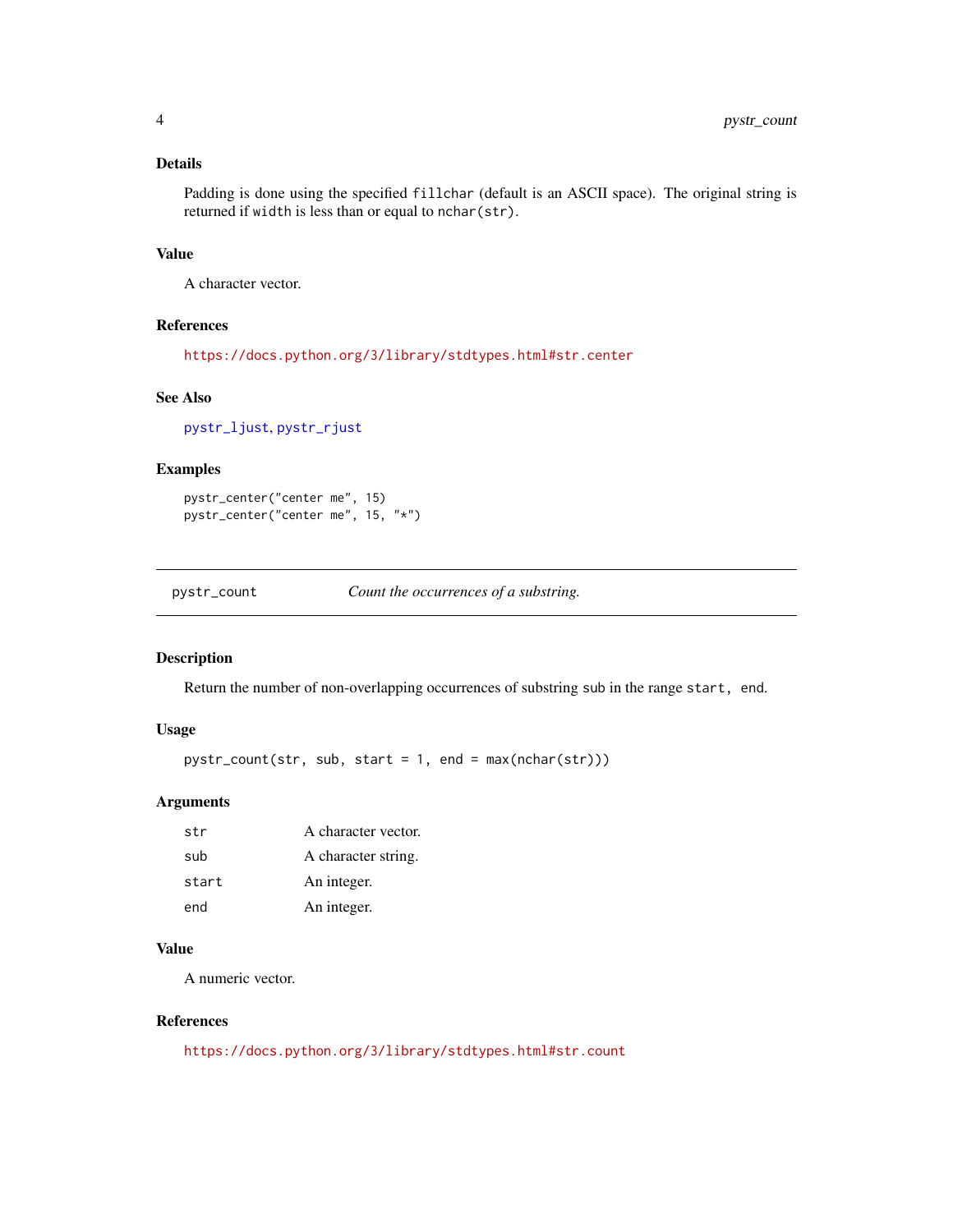## <span id="page-4-0"></span>pystr\_endswith 5

## Examples

```
pystr_count("ababab", "aba")
pystr_count("abcxyzabc123", "abc")
pystr_count("a--b--c", "--", 4)
pystr_count(c("one", "two", "three"), "e")
```
<span id="page-4-1"></span>pystr\_endswith *Check the suffix of a string.*

#### Description

Return TRUE if the string str ends with the specified suffix, otherwise return FALSE.

#### Usage

```
pystr_endswith(str, suffix, start = 1, end = nchar(str))
```
#### Arguments

| str    | A character vector. |
|--------|---------------------|
| suffix | A character vector. |
| start  | A numeric vector.   |
| end    | A numeric vector.   |

#### Details

With optional start, test beginning at that position. With optional end, stop comparing at that position.

#### Value

A logical vector.

#### References

<https://docs.python.org/3/library/stdtypes.html#str.endswith>

#### See Also

[pystr\\_startswith](#page-27-1)

```
pystr_endswith("selfie.jpg", ".jpg")
pystr_endswith("selfie.jpg", ".png")
pystr_endswith("hello world", "ello", 1, 5)
```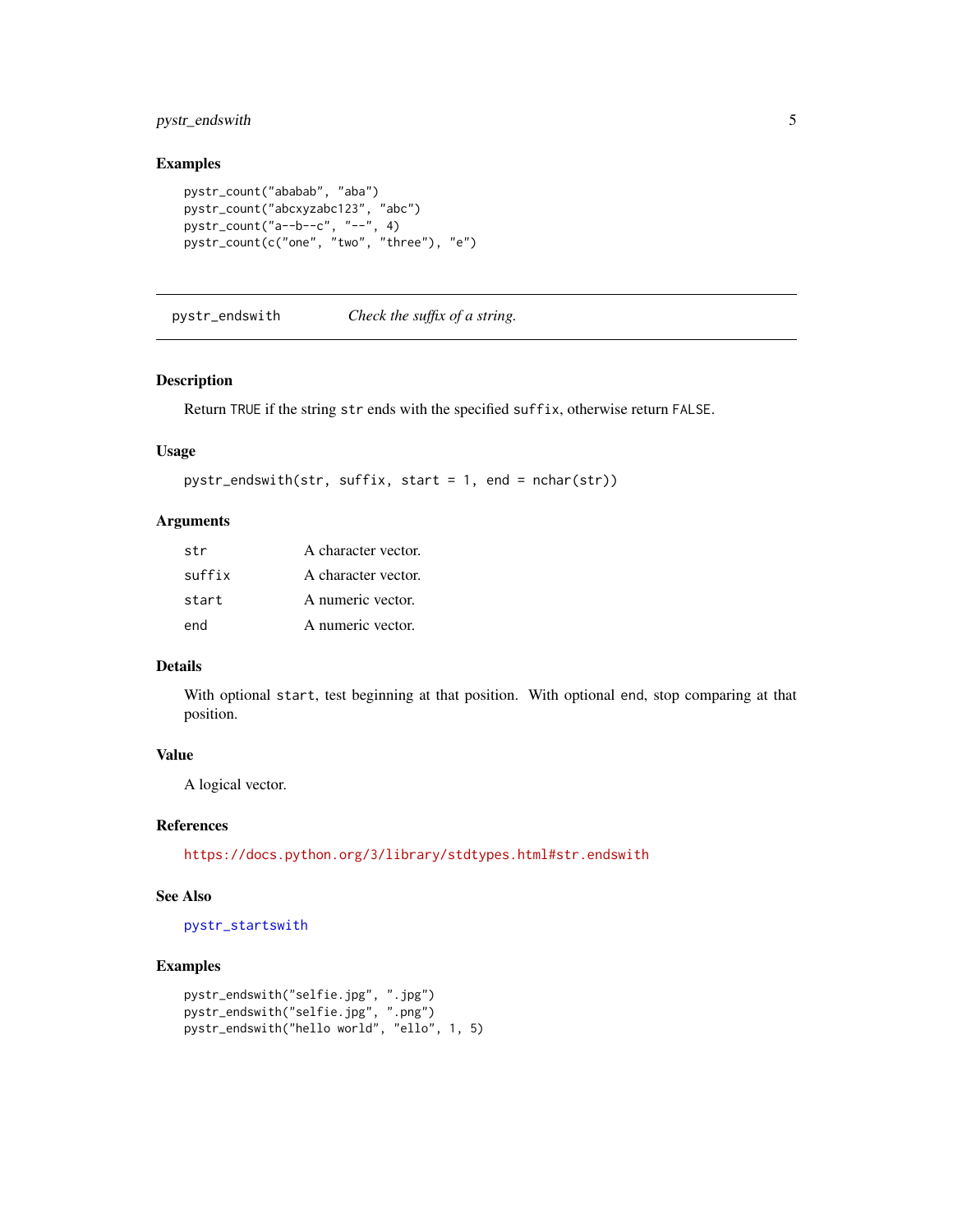<span id="page-5-1"></span><span id="page-5-0"></span>

Return the lowest index in the string where substring sub is found, such that sub is contained in the slice substr(str, start, end).

#### Usage

```
pystr_find(str, sub, start = 1, end = nchar(str))
```
## Arguments

| str   | A character vector. |
|-------|---------------------|
| sub   | A character vector. |
| start | A numeric vector.   |
| end   | A numeric vector.   |

## Value

A numeric vector. -1 indicates sub was not found.

## References

<https://docs.python.org/3/library/stdtypes.html#str.find>

## See Also

[pystr\\_rfind](#page-19-1)

```
pystr_find("abcdxyzabc", "abc")
pystr_find("abc", "xy")
pystr_find("abcxyzabc", "abc", 4)
```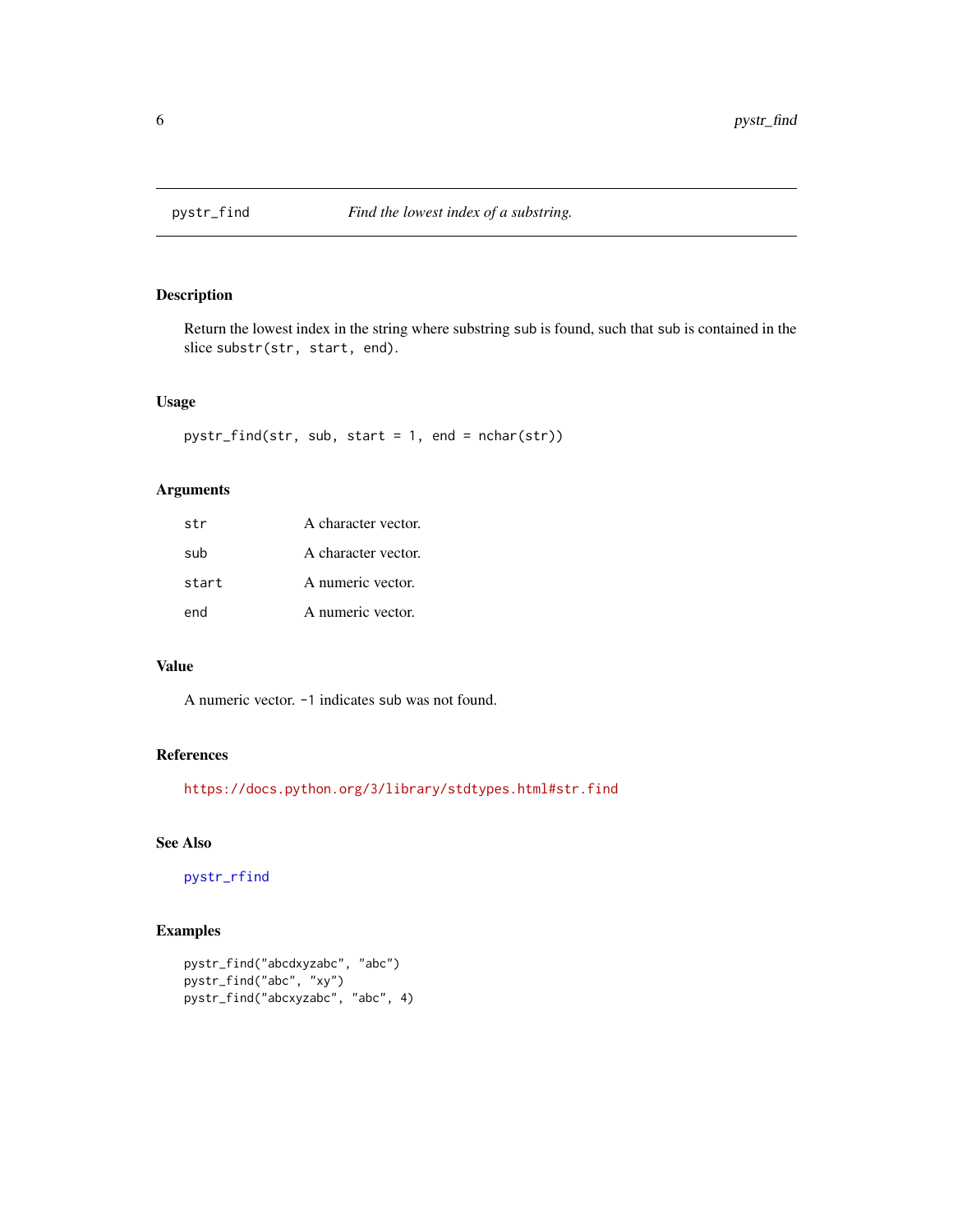<span id="page-6-0"></span>pystr\_format *Format a string.*

#### **Description**

Perform a string formatting operation.

#### Usage

pystr\_format(str, ...)

#### Arguments

| str     | A character vector.                        |
|---------|--------------------------------------------|
| $\cdot$ | Parameter values. See details and examples |

## Details

The string on which this method is called can contain literal text or replacement fields delimited by braces {}. Each replacement field contains either the numeric index of a positional argument, or the name of a keyword argument. Returns a copy of the string where each replacement field is replaced with the string value of the corresponding argument.

If ... is a single argument of a data.frame-like object, pystr\_format will return an nrow()length character vector using the column names of the data.frame for the named {placeholder}s.

#### Value

A character vector.

#### References

<https://docs.python.org/3/library/stdtypes.html#str.format>

#### Examples

```
# Numeric placeholders
```

```
pystr_format("Hello {1}, my name is {2}.", "World", "Nicole")
pystr_format("Hello {1}, my name is {2}.", c("World", "Nicole"))
pystr_format("Hello {1}, my name is {2}.", list("World", "Nicole"))
```
# Named placeholders

```
pystr_format("Hello {thing}, my name is {name}.", thing="World", name="Nicole")
pystr_format("Hello {thing}, my name is {name}.", c(thing="World", name="Nicole"))
pystr_format("Hello {thing}, my name is {name}.", list(thing="World", name="Nicole"))
```
# Pass in characters and numbers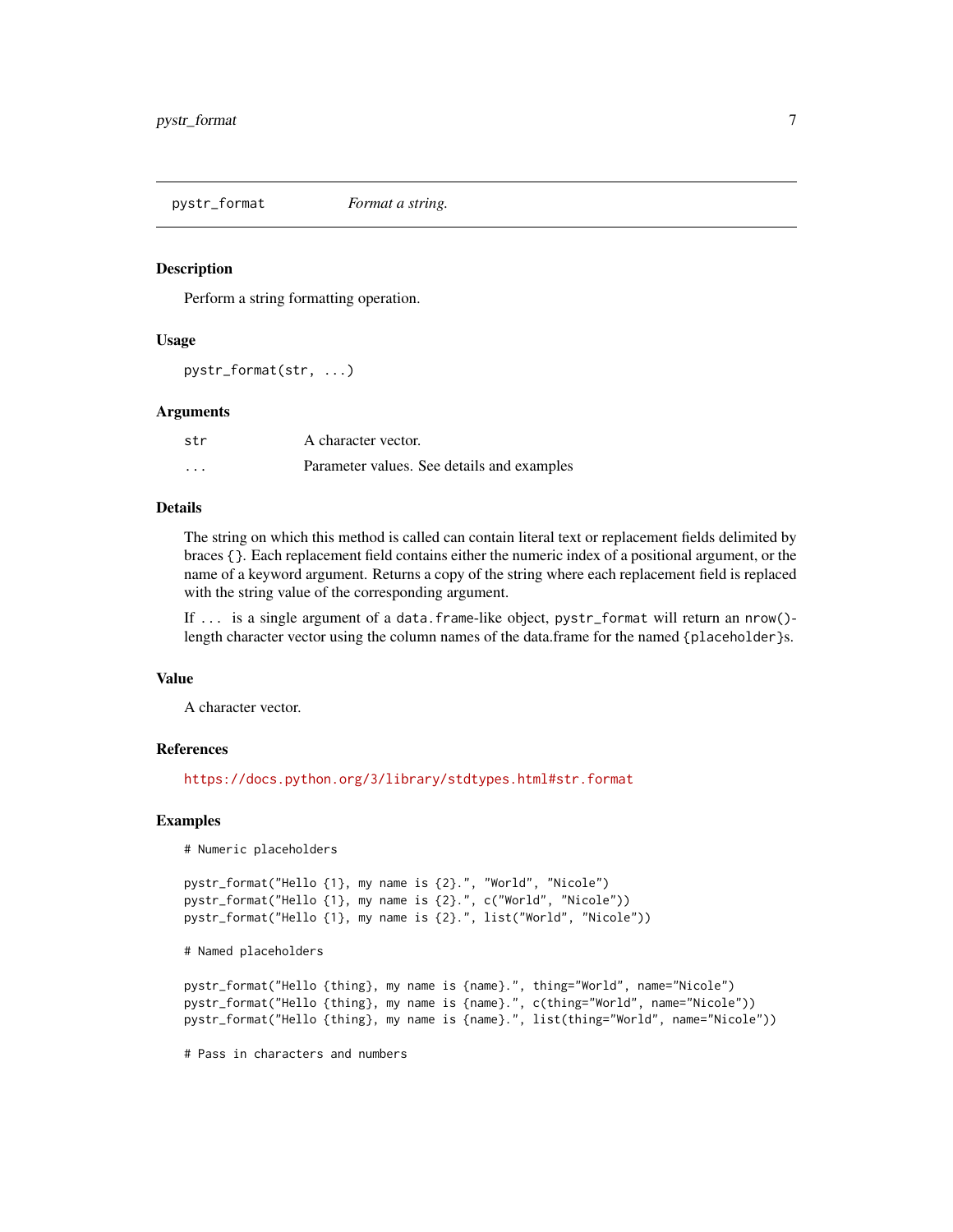```
pystr_format("Hello {name}, you have {n} new notifications!", name="Nicole", n=2)
## Placeholders can be used more than once
pystr_format("The name is {last}. {first} {last}.", last="Bond", first="James")
## Pass in a whole data frame, matching by column names
my_cars <- data.frame(car=rownames(mtcars), mtcars)
head(pystr_format("The {car} gets {mpg} mpg (hwy) despite having {cyl} cylinders.", my_cars))
supers <- data.frame(first=c("Bruce", "Hal", "Clark", "Diana"),
                     last=c("Wayne", "Jordan", "Kent", "Prince"),
                     is=c("Batman", "Green Lantern", "Superman", "Wonder Woman"))
pystr_format("{first} {last} is really {is} but you shouldn't call them {first} in public.", supers)
```
<span id="page-7-1"></span>pystr\_index *Find the lowest index of a substring.*

#### Description

Like [pystr\\_find](#page-5-1) but raises an error if sub is not found.

#### Usage

```
pystr_index(str, sub, start = 1, end = nchar(str))
```
#### Arguments

| str   | A character vector. |
|-------|---------------------|
| sub   | A character vector. |
| start | A numeric vector.   |
| end   | A numeric vector.   |

#### Value

A numeric vector.

## References

<https://docs.python.org/3/library/stdtypes.html#str.index>

## See Also

[pystr\\_rindex](#page-20-1)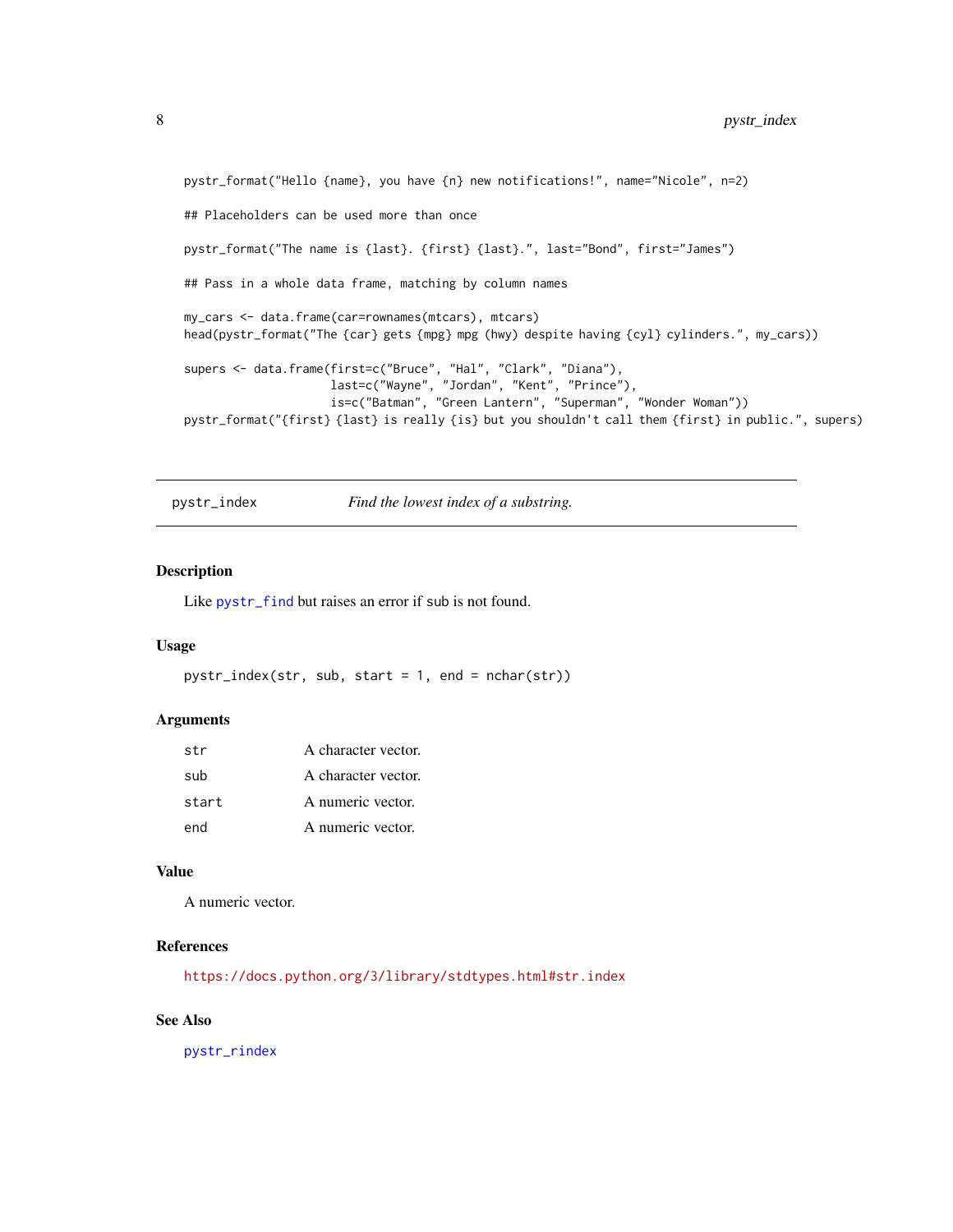## <span id="page-8-0"></span>pystr\_isalnum 9

## Examples

```
pystr_index("abcxyzabc", "abc")
pystr_index("abcxyzabc", "abc", 4)
## Not run:
pystr_index("abcxyzabc", "123")
## End(Not run)
```
<span id="page-8-1"></span>pystr\_isalnum *Check if a string is alphanumeric.*

## Description

Return TRUE if all characters in the string are alphanumeric and there is at least one character, FALSE otherwise.

## Usage

pystr\_isalnum(str)

#### Arguments

str A character vector.

## Value

A logical vector.

#### References

<https://docs.python.org/3/library/stdtypes.html#str.isalnum>

## See Also

[pystr\\_isalpha](#page-9-1), [pystr\\_isnumeric](#page-10-1)

```
pystr_isalnum("abc")
pystr_isalnum("abc123")
pystr_isalnum("abc123!")
pystr_isalnum(c("one", "2", "three!"))
```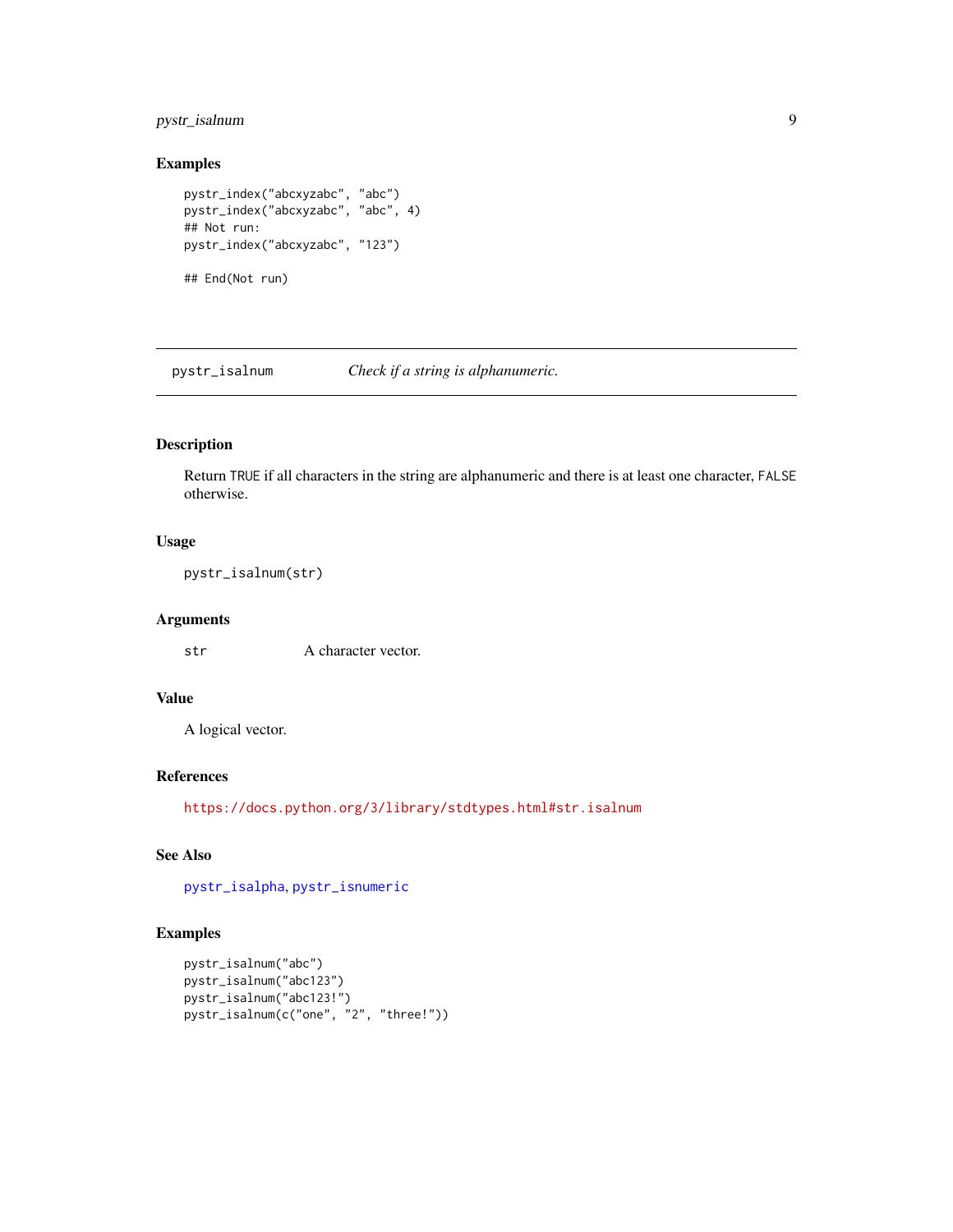<span id="page-9-1"></span><span id="page-9-0"></span>

Return TRUE if all characters in the string are alphabetic and there is at least one character, FALSE otherwise.

#### Usage

```
pystr_isalpha(str)
```
## Arguments

str A character vector.

## Value

A logical vector.

#### References

<https://docs.python.org/3/library/stdtypes.html#str.isalpha>

## See Also

[pystr\\_isalnum](#page-8-1), [pystr\\_isnumeric](#page-10-1)

## Examples

```
pystr_isalpha("abc")
pystr_isalpha("abc123")
pystr_isalpha("abc!")
pystr_isalpha(c("one", "2", "three!"))
```
<span id="page-9-2"></span>pystr\_islower *Check if a string is lowercase.*

## Description

Return TRUE if all cased characters in the string are lowercase and there is at least one cased character, FALSE otherwise.

#### Usage

pystr\_islower(str)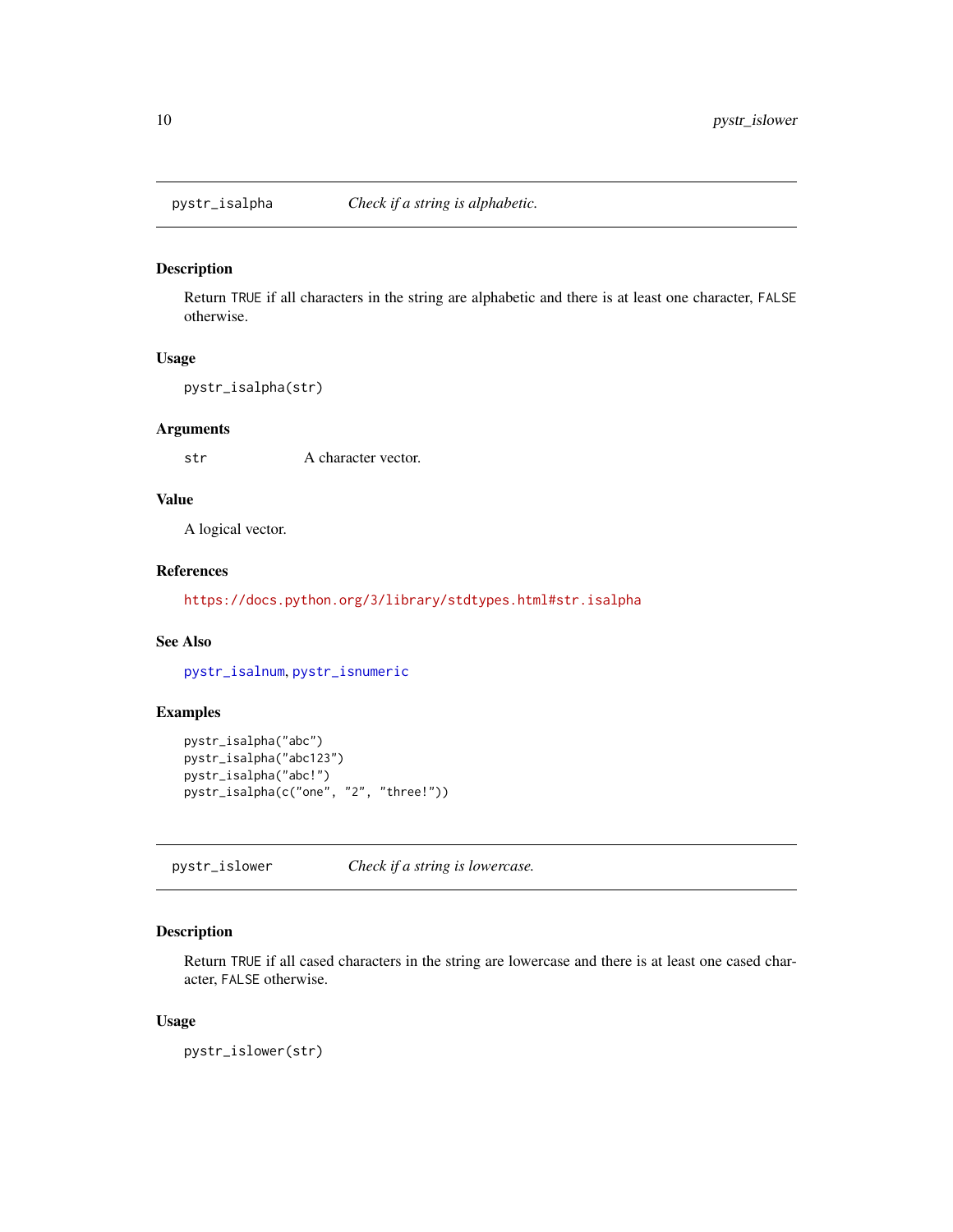## <span id="page-10-0"></span>pystr\_isnumeric 11

### Arguments

str A character vector.

## Value

A logical vector.

## References

<https://docs.python.org/3/library/stdtypes.html#str.islower>

## See Also

[pystr\\_isupper](#page-12-1)

## Examples

```
pystr_islower("all lowercase!")
pystr_islower("All Lowercase?")
pystr_islower("abc123")
```
<span id="page-10-1"></span>pystr\_isnumeric *Check if a string is numeric.*

#### Description

Return TRUE if all characters in the string are numeric characters, and there is at least one character, FALSE otherwise.

#### Usage

pystr\_isnumeric(str)

#### Arguments

str A character vector.

#### Value

A logical vector.

## References

<https://docs.python.org/3/library/stdtypes.html#str.isnumeric>

## See Also

[pystr\\_isalpha](#page-9-1), [pystr\\_isalnum](#page-8-1)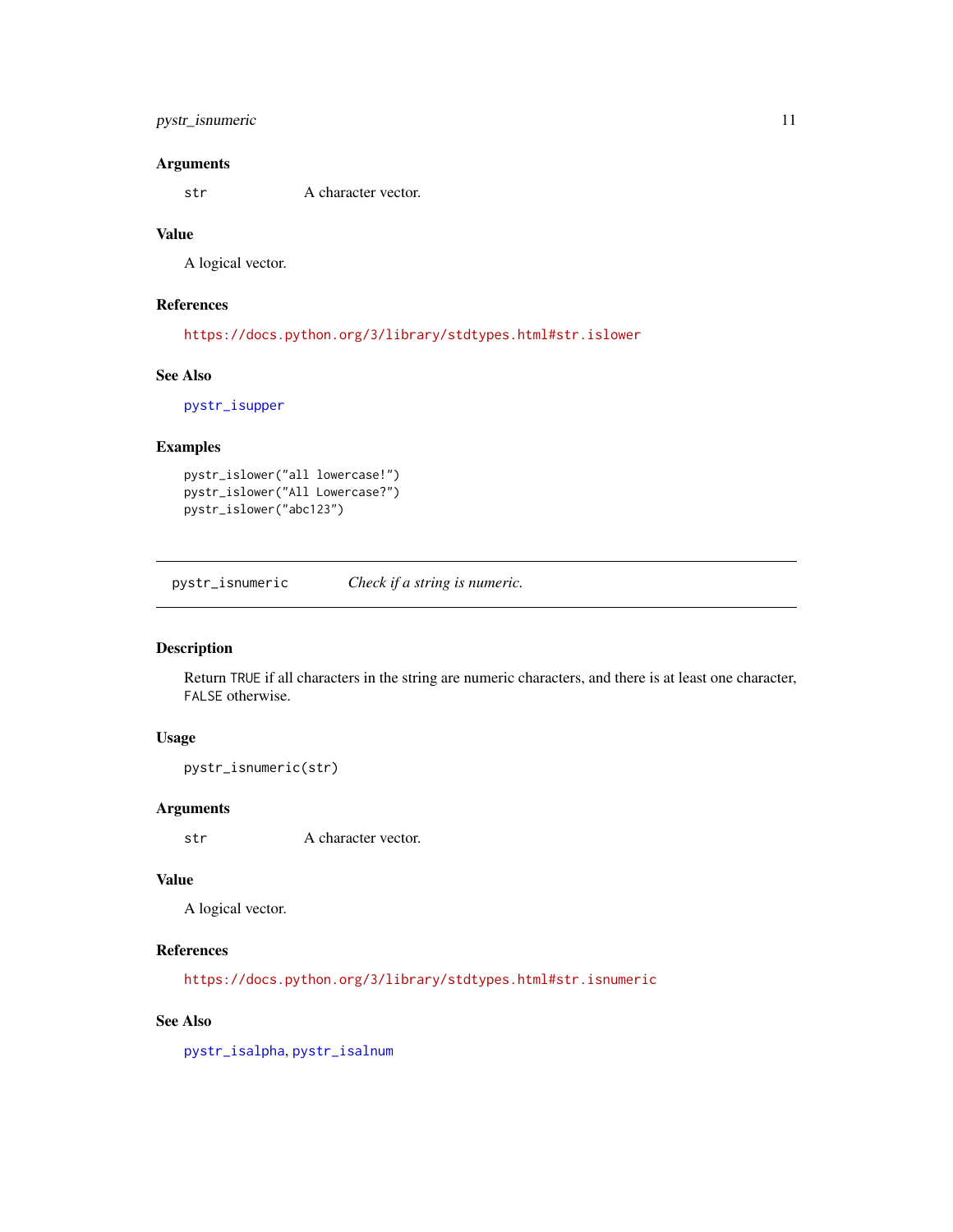## Examples

```
pystr_isnumeric("123")
pystr_isnumeric("123a")
pystr_isnumeric("123!")
```
pystr\_isspace *Check if a string is whitespace.*

#### Description

Return TRUE if there are only whitespace characters in the string and there is at least one character, FALSE otherwise.

#### Usage

pystr\_isspace(str)

#### Arguments

str A character vector.

### Value

A logical vector.

#### References

<https://docs.python.org/3/library/stdtypes.html#str.isspace>

## Examples

```
pystr_isspace(" ")
pystr_isspace(" a ")
```
pystr\_istitle *Check if a string is titlecase.*

## Description

Return TRUE if the string is a titlecased string and there is at least one character, for example uppercase characters may only follow uncased characters and lowercase characters only cased ones. Return FALSE otherwise.

#### Usage

```
pystr_istitle(str)
```
<span id="page-11-0"></span>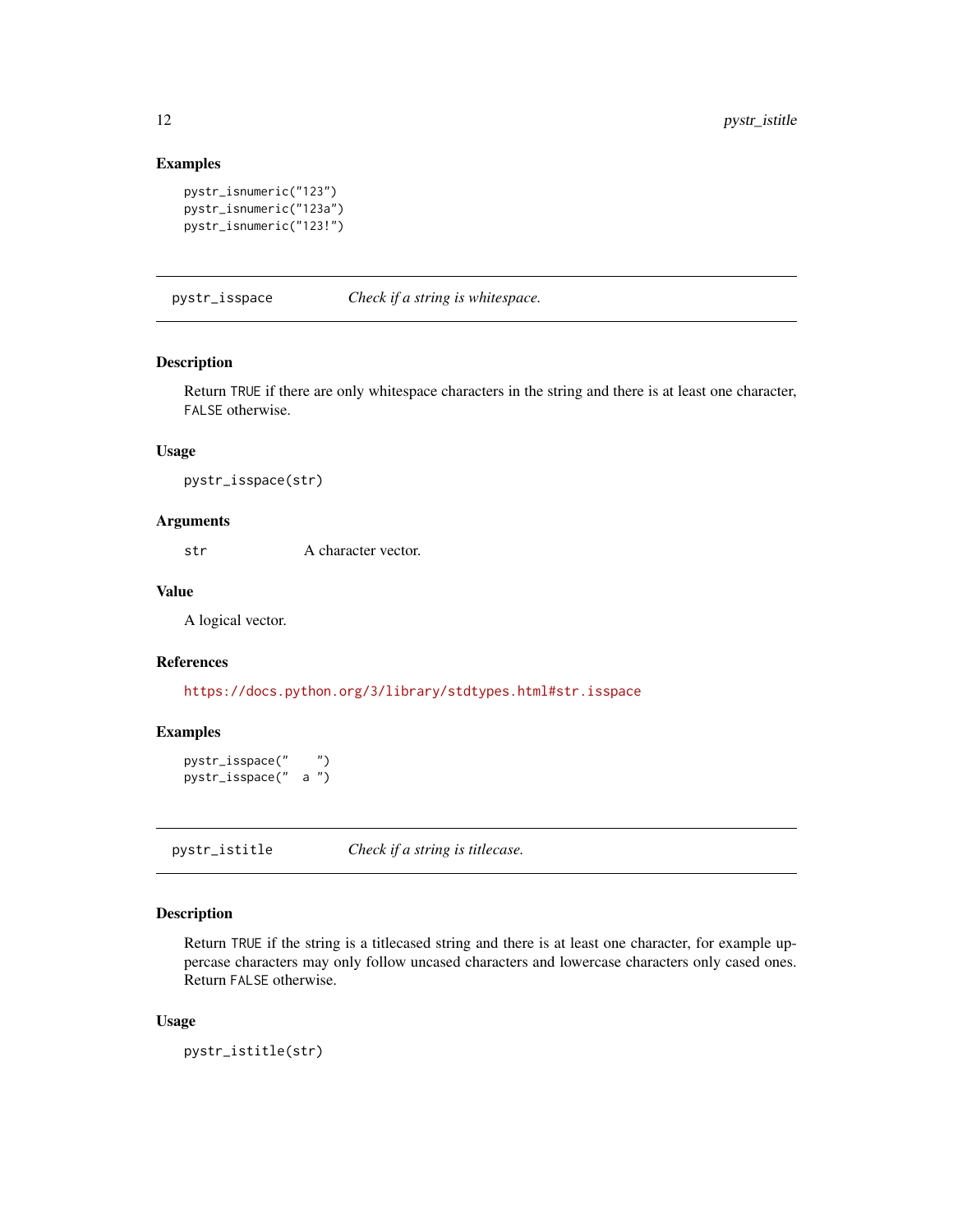## <span id="page-12-0"></span>pystr\_isupper 13

#### Arguments

str A character vector.

## Value

A logical vector.

## References

<https://docs.python.org/3/library/stdtypes.html#str.istitle>

## Examples

```
pystr_istitle("I Am A Title")
pystr_istitle("I Am not A Title")
```
<span id="page-12-1"></span>pystr\_isupper *Check if a string is uppercase.*

#### Description

Return TRUE if all cased characters in the string are uppercase and there is at least one cased character, FALSE otherwise.

#### Usage

pystr\_isupper(str)

#### Arguments

str A character vector.

## Value

A logical vector.

#### References

<https://docs.python.org/3/library/stdtypes.html#str.isupper>

## See Also

[pystr\\_islower](#page-9-2)

```
pystr_islower("ALL UPPERCASE!")
pystr_islower("All Uppercase?")
pystr_islower("ABC123")
```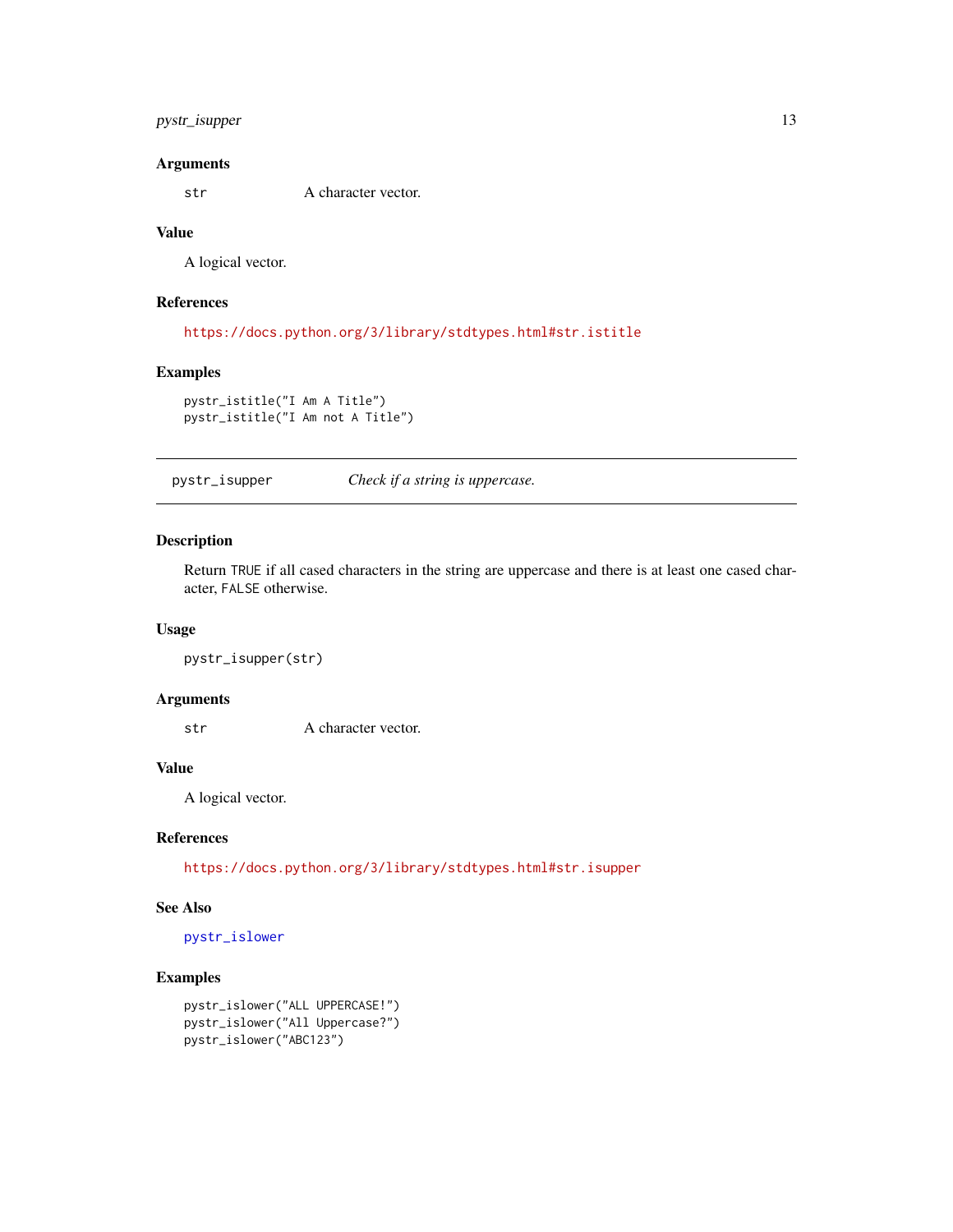<span id="page-13-2"></span><span id="page-13-0"></span>

Return a string which is the concatenation of the elements in the iterable iterable, where sep is the separator between elements.

#### Usage

```
pystr_join(iterable, sep = "")
```
## Arguments

| iterable | A character vector. |
|----------|---------------------|
| sep      | A character string. |

## Value

A character vector or list.

#### References

<https://docs.python.org/3/library/stdtypes.html#str.join>

## See Also

[pystr\\_split](#page-25-1)

## Examples

```
pystr_join(c("A", "B", "C"))
pystr_join(c(1, 2, 3), "+")
pystr_join(list(c(1, 2, 3), c(4, 5, 6)), ", ")
```
<span id="page-13-1"></span>pystr\_ljust *Left justify a string.*

## Description

Return str left justified in a string of length width. Padding is done using the specified fillchar (default is an ASCII space). The original string is returned if width is less than or equal to nchar(str).

#### Usage

```
pystr_ljust(str, width, fillchar = " ")
```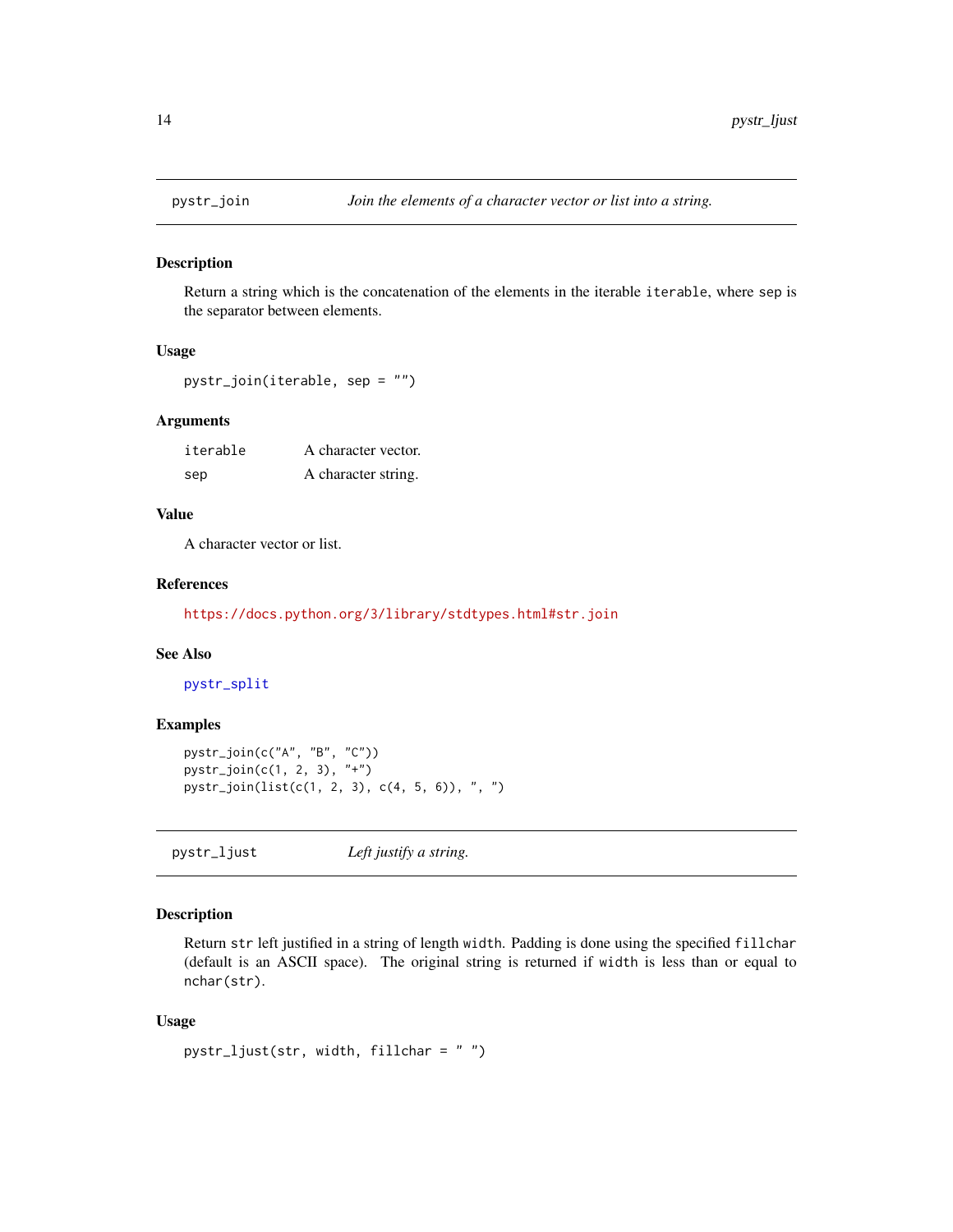## <span id="page-14-0"></span>pystr\_lower 15

## Arguments

| str      | A character vector. |
|----------|---------------------|
| width    | An integer.         |
| fillchar | A character string. |

## Value

A character vector.

## References

<https://docs.python.org/3/library/stdtypes.html#str.ljust>

## See Also

[pystr\\_rjust](#page-21-1)

## Examples

```
pystr_ljust("left", 10)
pystr_ljust("left", 10, "*")
```
<span id="page-14-1"></span>

| pystr_lower | Lowercase a string. |
|-------------|---------------------|
|-------------|---------------------|

## Description

Return a copy of the string with all the cased characters converted to lowercase.

## Usage

pystr\_lower(str)

#### Arguments

str A character vector.

## Value

A character vector.

## References

<https://docs.python.org/3/library/stdtypes.html#str.lower>

## See Also

[pystr\\_upper](#page-31-1)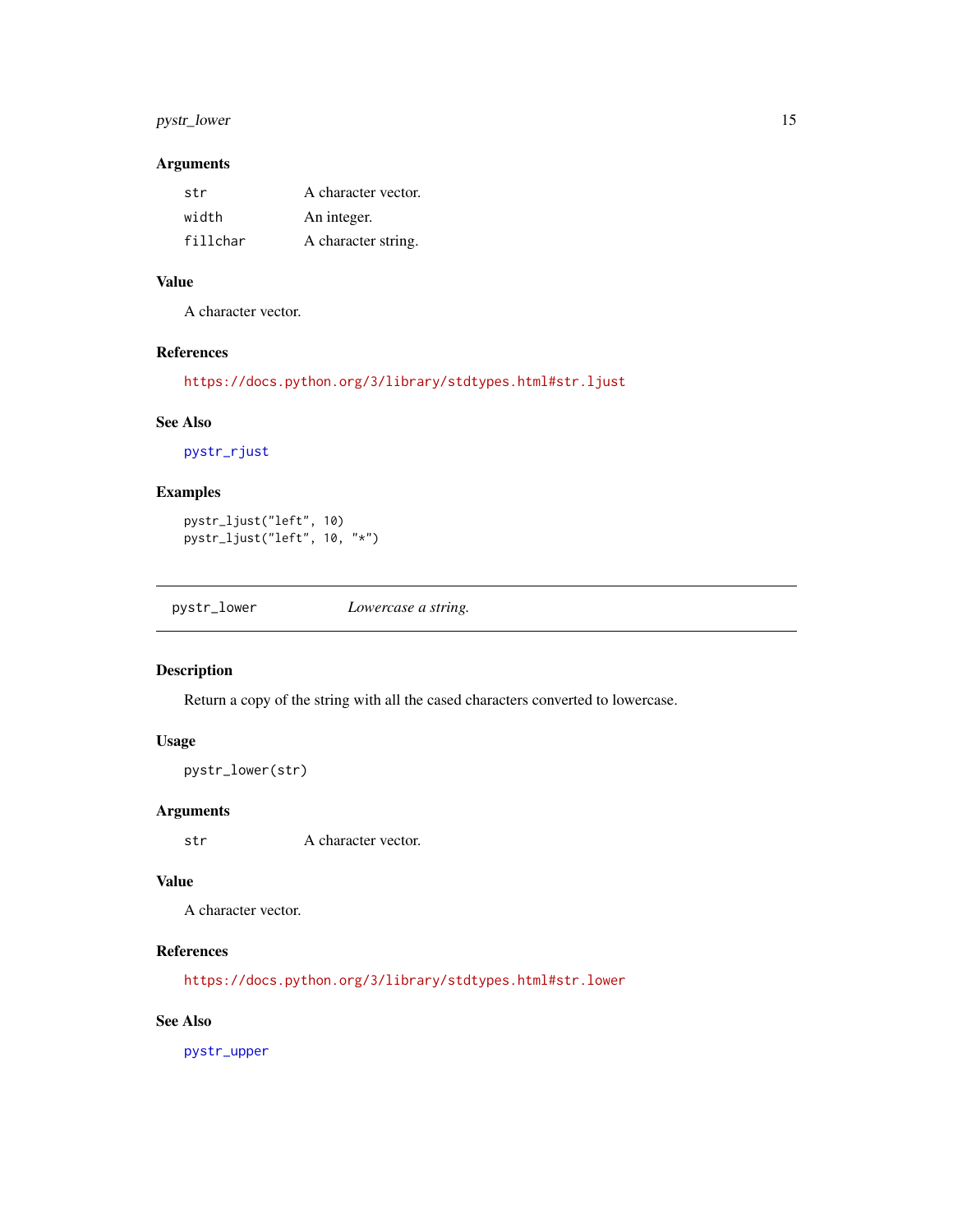## Examples

```
pystr_lower("LOWERCASE ME!")
```
<span id="page-15-1"></span>pystr\_lstrip *Left strip a string.*

## Description

Return a copy of the string with leading characters removed.

## Usage

pystr\_lstrip(str, chars = " ")

## Arguments

| str   | A character vector. |
|-------|---------------------|
| chars | A character string. |

## Details

The chars argument is a string specifying the set of characters to be removed. If omitted, the chars argument defaults to removing whitespace. The chars argument is not a prefix; rather, all combinations of its values are stripped.

## Value

A character vector.

#### References

<https://docs.python.org/3/library/stdtypes.html#str.lstrip>

## See Also

[pystr\\_rstrip](#page-24-1)

```
pystr_lstrip(" spacious ")
pystr_lstrip("www.example.com", "w.")
```
<span id="page-15-0"></span>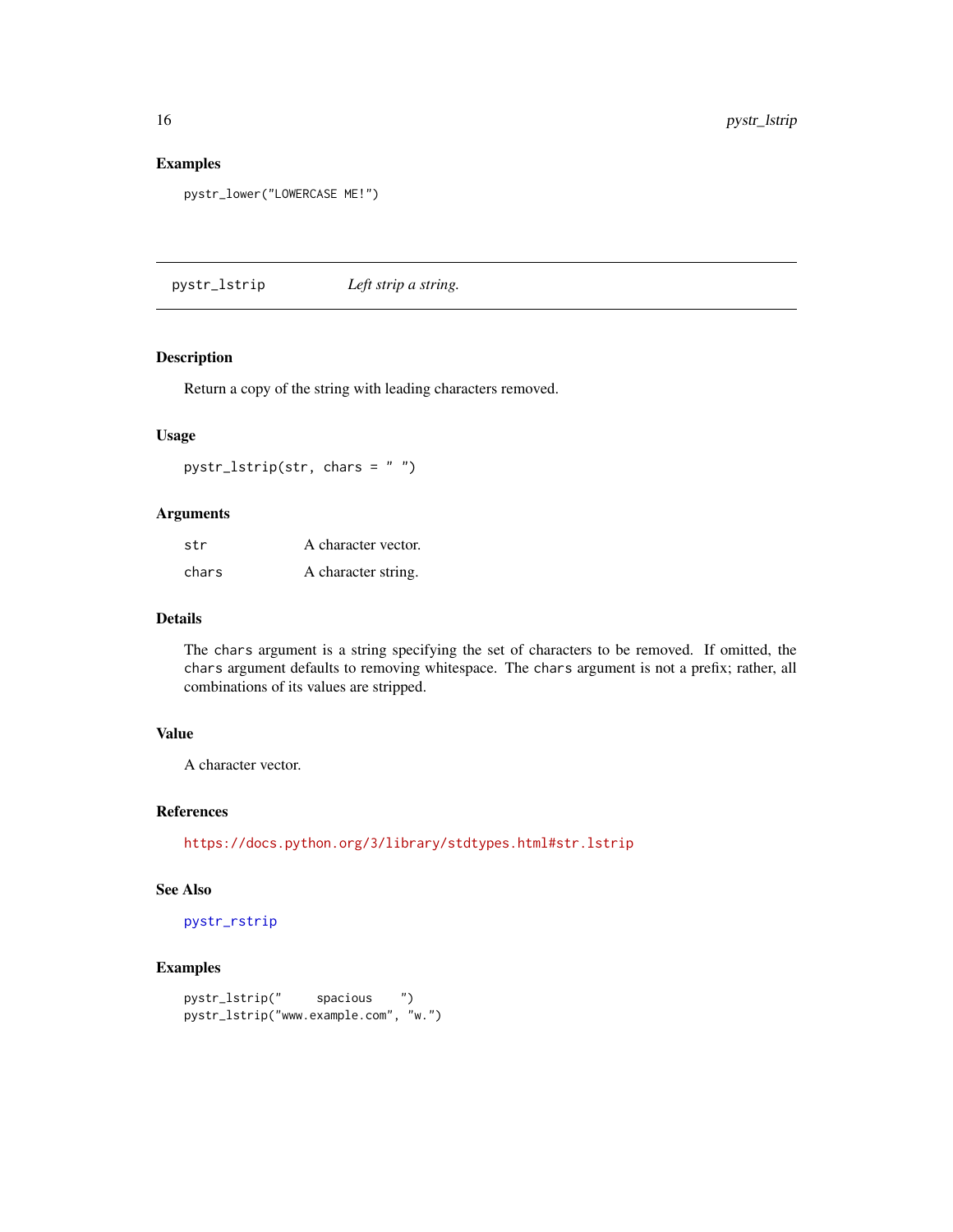<span id="page-16-1"></span><span id="page-16-0"></span>Create a list of character mappings usable for [pystr\\_translate](#page-30-1).

## Usage

pystr\_maketrans(x, y)

#### Arguments

| x | A string. |
|---|-----------|
| y | A string. |

#### Details

The two arguments must be strings of equal length, and in the resulting dictionary, each character in x will be mapped to the character at the same position in y.

#### Value

A list of character mappings for use in [pystr\\_translate](#page-30-1).

#### References

<https://docs.python.org/3/library/stdtypes.html#str.maketrans>

## See Also

[pystr\\_translate](#page-30-1)

```
map = pystr_maketrans("abc", "123")
pystr_translate("a blue cat", map)
```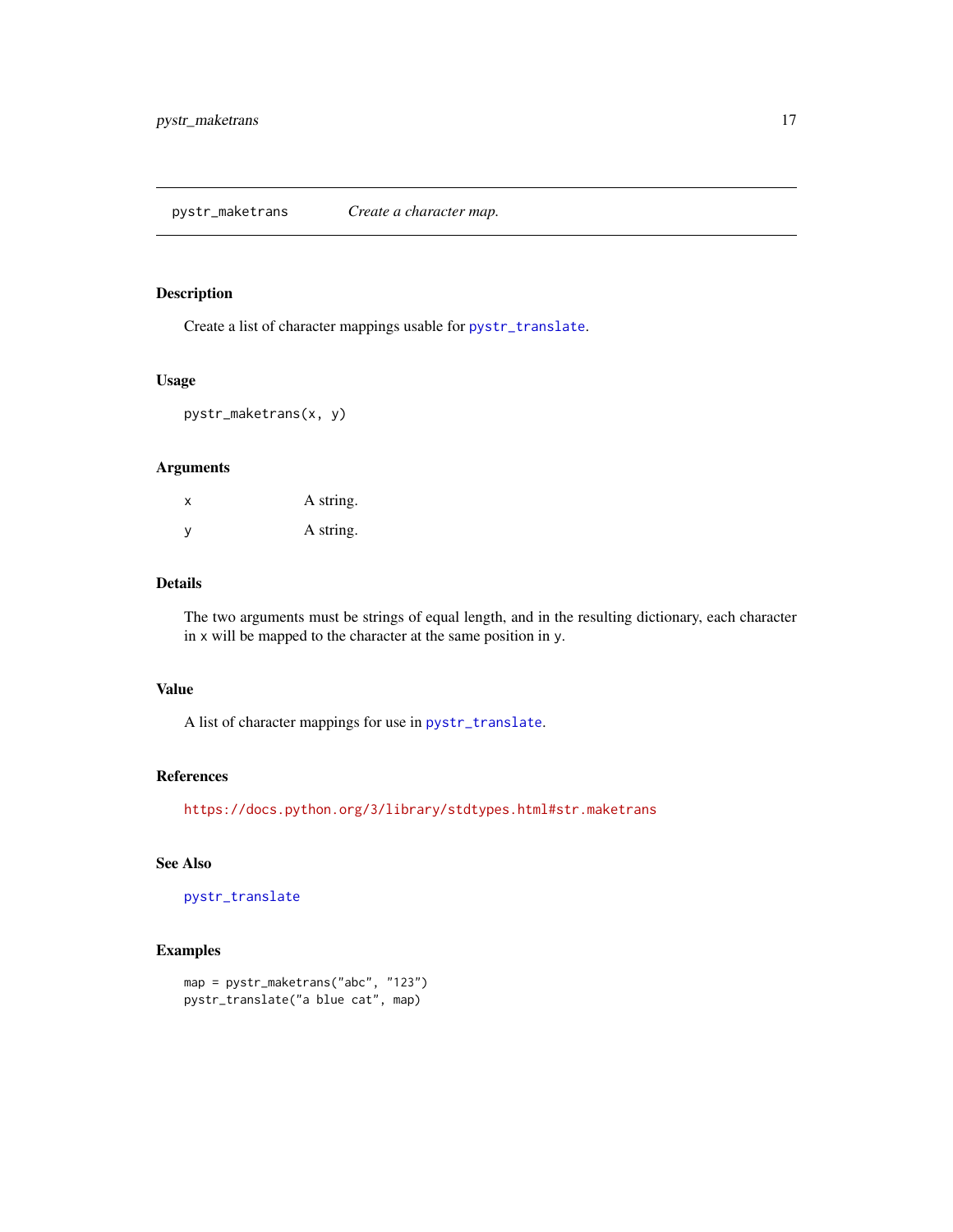<span id="page-17-1"></span><span id="page-17-0"></span>pystr\_partition *Partition a string.*

#### Description

Split the string at the first occurrence of sep, and return a list of character vectors containing the part before the separator, the separator itself, and the part after the separator.

#### Usage

```
pystr_partition(str, sep)
```
#### Arguments

| str | A character vector. |
|-----|---------------------|
| sep | A character string. |

## Details

If the separator is not found, return a character vector containing the string itself, followed by two empty strings.

#### Value

A list of character vectors.

## References

<https://docs.python.org/3/library/stdtypes.html#str.partition>

## See Also

[pystr\\_rpartition](#page-22-1)

## Examples

pystr\_partition("onetwothreeonetwothree", "two")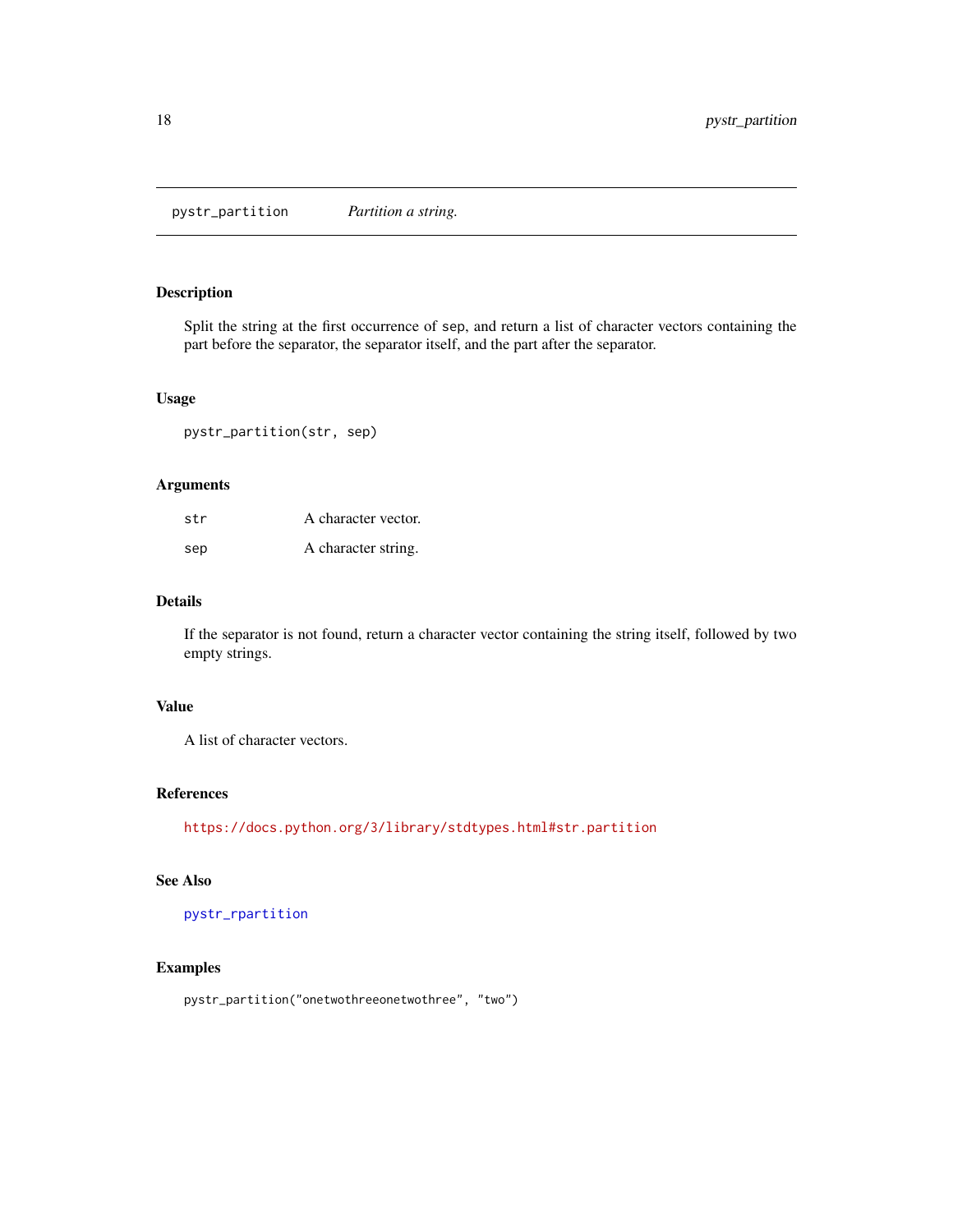<span id="page-18-0"></span>

Return a copy of the string with all occurrences of substring old replaced by new.

## Usage

```
pystr_replace(str, old, new, count = nchar(str) + 2)
```
#### Arguments

| str   | A character vector. |
|-------|---------------------|
| old   | A character vector. |
| new   | A character vector. |
| count | A numeric vector.   |

## Details

If the optional argument count is given, only the first count occurrences are replaced.

#### Value

A character vector.

## References

<https://docs.python.org/3/library/stdtypes.html#str.replace>

```
pystr_replace("123123123", "2", "two")
pystr_replace("123123123", "2", "two", 2)
```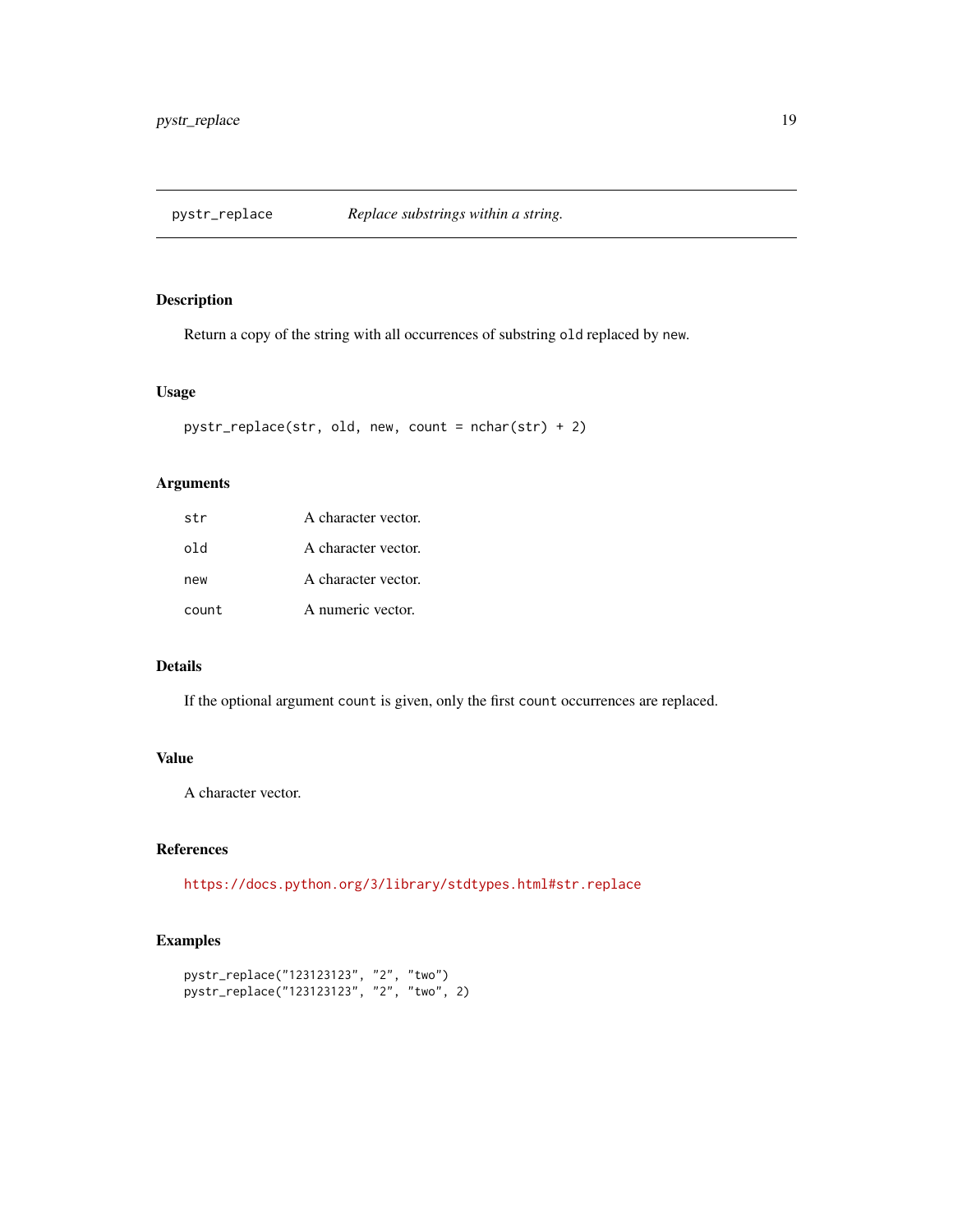<span id="page-19-1"></span><span id="page-19-0"></span>

Return the higest index in the string where substring sub is found, such that sub is contained in the slice substr(str, start, end).

#### Usage

```
pystr_rfind(str, sub, start = 1, end = nchar(str))
```
## Arguments

| str   | A character vector. |
|-------|---------------------|
| sub   | A character vector. |
| start | A numeric vector.   |
| end   | A numeric vector.   |

## Value

A numeric vector. -1 indicates sub was not found.

## References

<https://docs.python.org/3/library/stdtypes.html#str.rfind>

## See Also

[pystr\\_find](#page-5-1)

```
pystr_rfind("abcdxyzabc", "abc")
pystr_rfind("abc", "xy")
pystr_rfind("abcxyzabc", "abc", 4)
```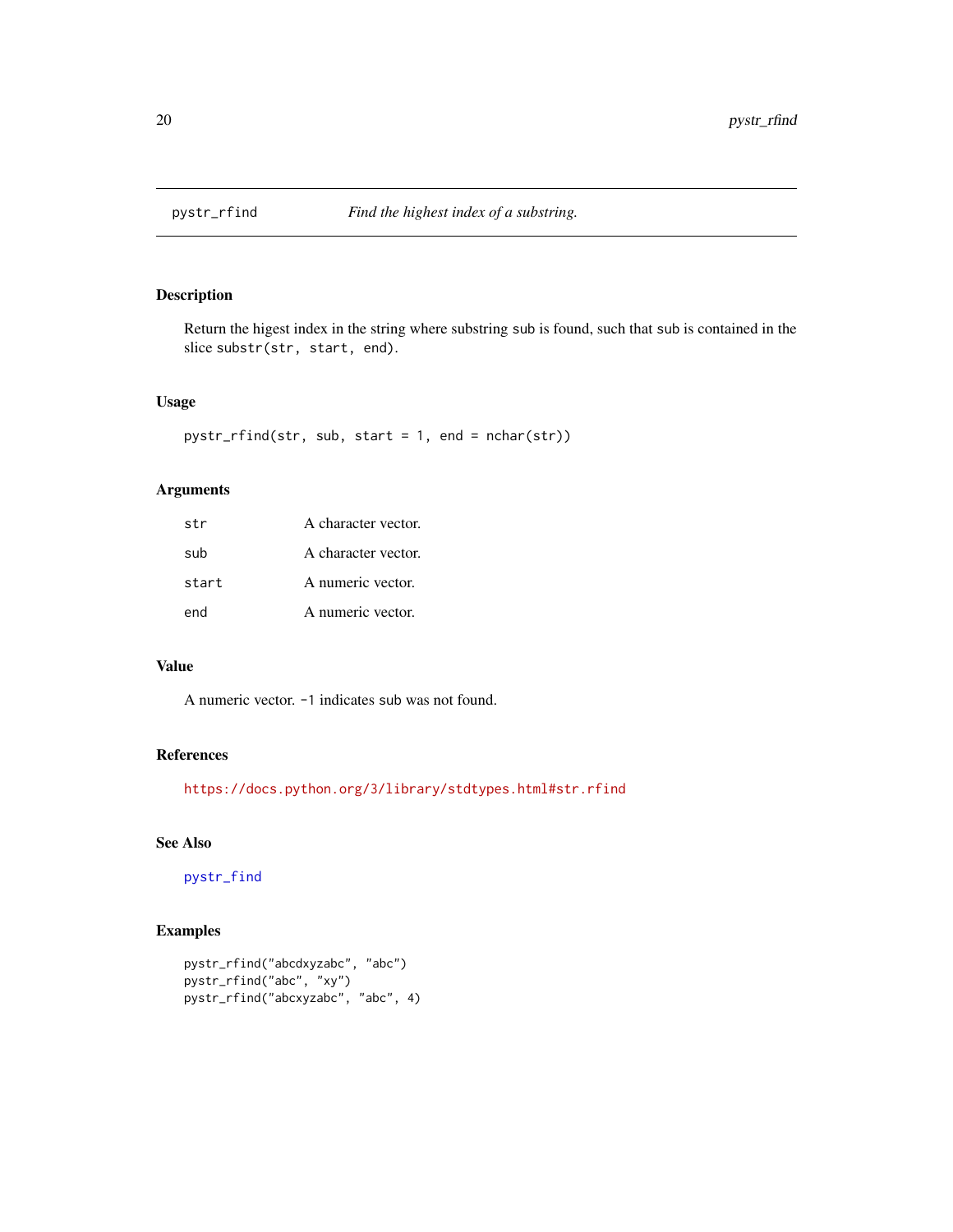<span id="page-20-1"></span><span id="page-20-0"></span>

Like [pystr\\_rfind](#page-19-1) but raises an error if sub is not found.

## Usage

```
pystr_rindex(str, sub, start = 1, end = nchar(str))
```
## Arguments

| str   | A character vector. |
|-------|---------------------|
| sub   | A character vector. |
| start | A numeric vector.   |
| end   | A numeric vector.   |

#### Value

A numeric vector.

#### References

<https://docs.python.org/3/library/stdtypes.html#str.rindex>

#### See Also

[pystr\\_index](#page-7-1)

## Examples

```
pystr_rindex("abcxyzabc", "abc")
pystr_rindex("12121212", "12", 4, 6)
## Not run:
pystr_rindex("abcxyzabc", "123")
```
## End(Not run)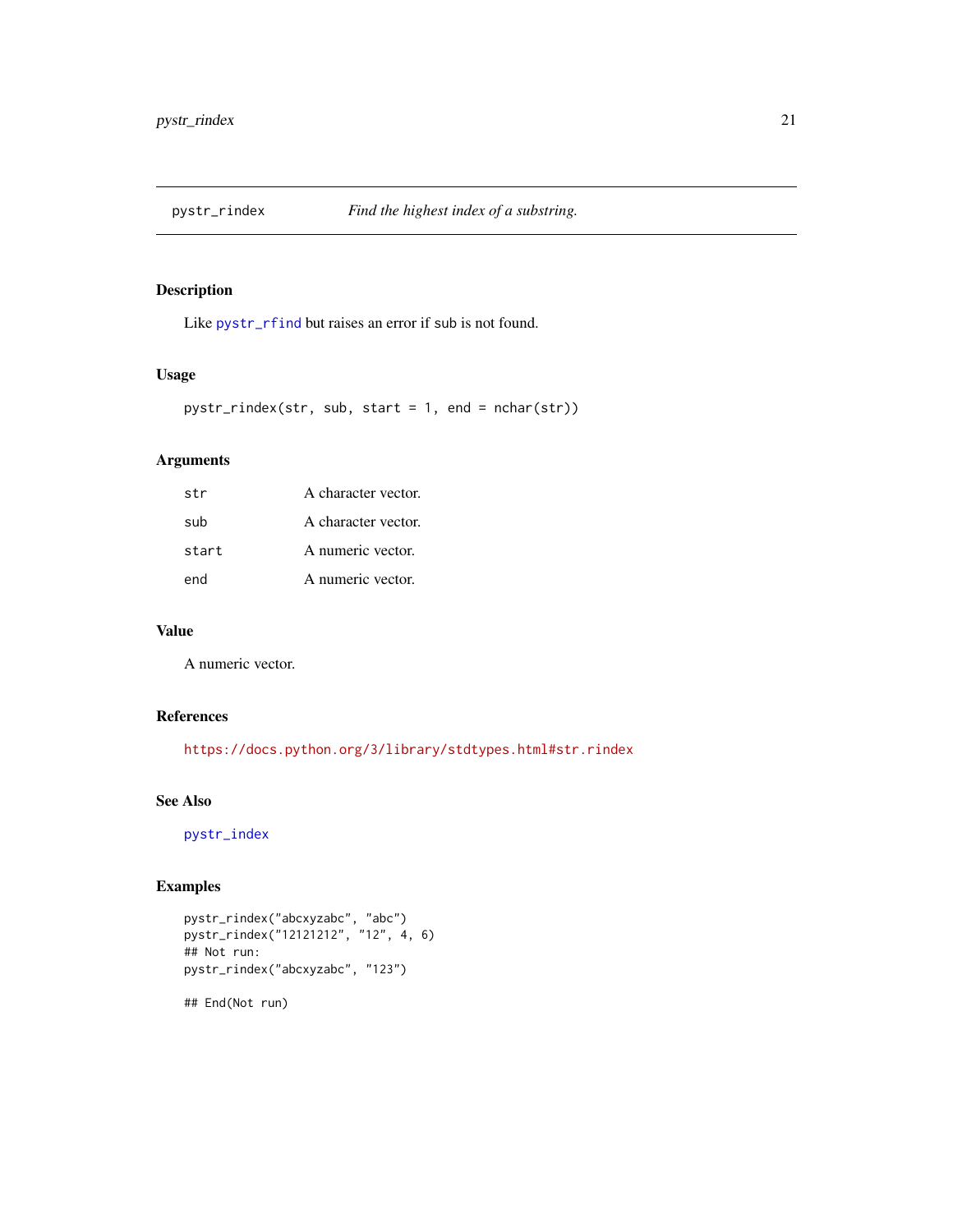<span id="page-21-1"></span><span id="page-21-0"></span>

Return str right justified in a string of length width. Padding is done using the specified fillchar (default is an ASCII space). The original string is returned if width is less than or equal to nchar(str).

## Usage

```
pystr_rjust(str, width, fillchar = " ")
```
## Arguments

| str      | A character vector. |
|----------|---------------------|
| width    | An integer.         |
| fillchar | A character string. |

## Value

A character vector.

## References

<https://docs.python.org/3/library/stdtypes.html#str.rjust>

## See Also

[pystr\\_ljust](#page-13-1)

```
pystr_rjust("right", 10)
pystr_rjust("right", 10, "*")
```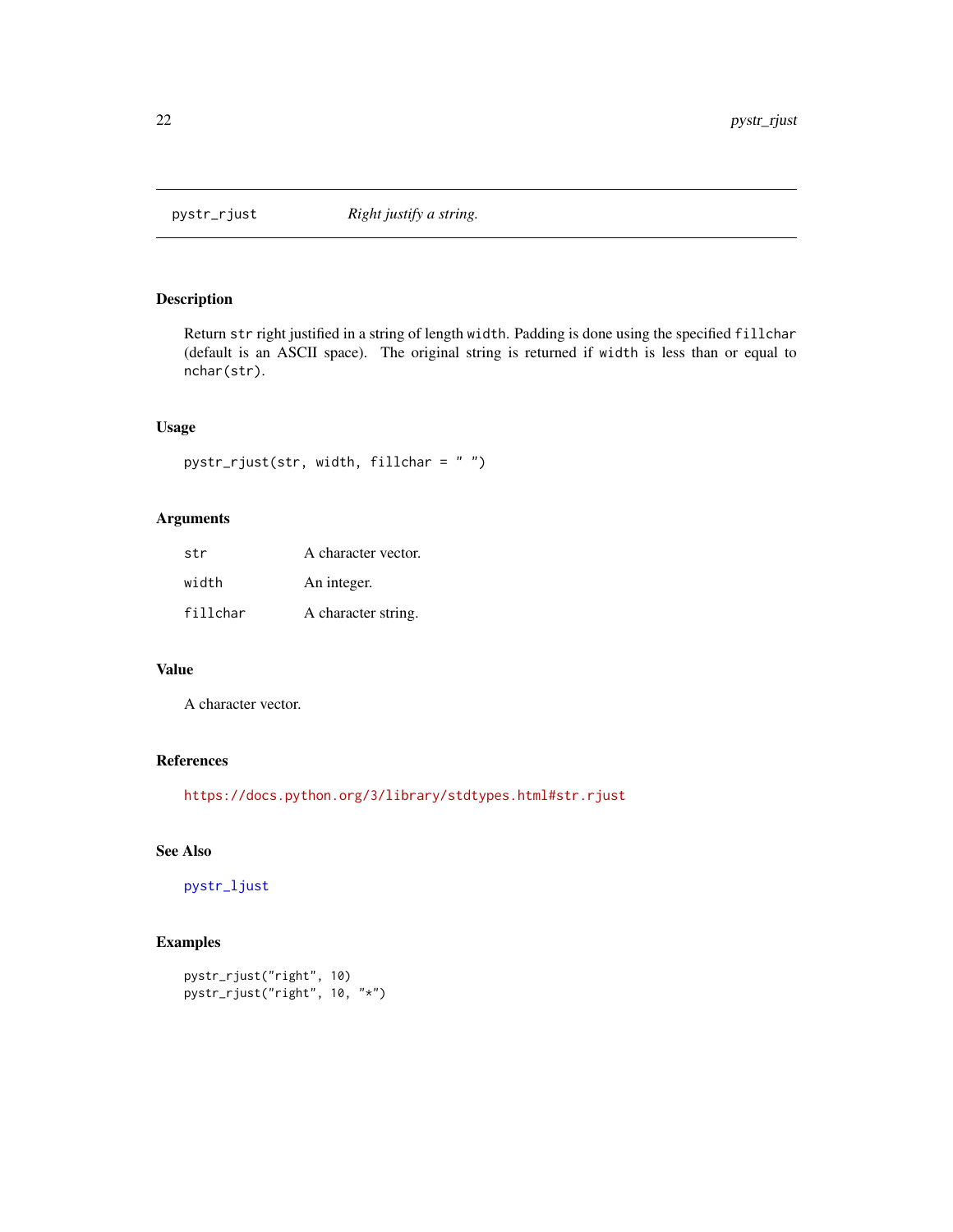<span id="page-22-1"></span><span id="page-22-0"></span>Split the string at the last occurrence of sep, and return a list of character vectors containing the part before the separator, the separator itself, and the part after the separator.

#### Usage

pystr\_rpartition(str, sep)

#### Arguments

| str | A character vector. |
|-----|---------------------|
| sep | A character string. |

## Details

If the separator is not found, return a character vector containing two empty strings, followed by the string itself.

### Value

A character vector.

## References

<https://docs.python.org/3/library/stdtypes.html#str.rpartition>

## See Also

[pystr\\_partition](#page-17-1)

## Examples

pystr\_rpartition("onetwothreeonetwothree", "two")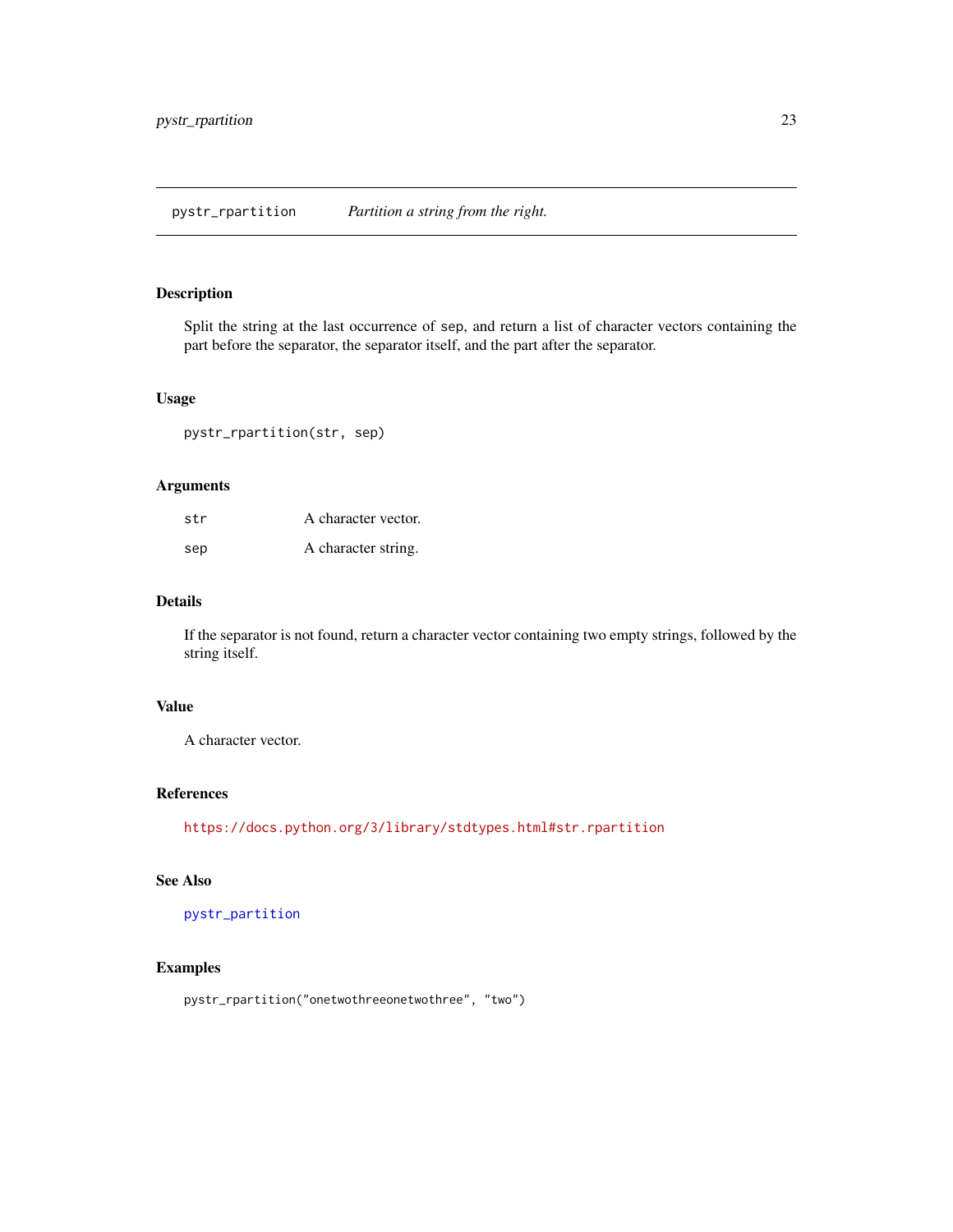<span id="page-23-1"></span><span id="page-23-0"></span>

Return a list of character vectors of the words in the string, using sep as the delimiter string.

#### Usage

```
pystr_rsplit(str, sep = " ", maxsplit = nchar(str) - 1)
```
## Arguments

| str      | A character vector. |
|----------|---------------------|
| sep      | A character string. |
| maxsplit | A numeric vector.   |

### Details

If maxsplit is given, at most maxsplit splits are done, the rightmost ones. If sep is not specified, any whitespace string is a separator. Except for splitting from the right, pystr\_rsplit behaves like [pystr\\_split](#page-25-1).

## Value

A list of character vectors.

#### References

<https://docs.python.org/3/library/stdtypes.html#str.rsplit>

#### See Also

[pystr\\_split](#page-25-1)

```
pystr_rsplit("a--b--c", "--")
pystr_rsplit("a--b--c", "--", 1)
```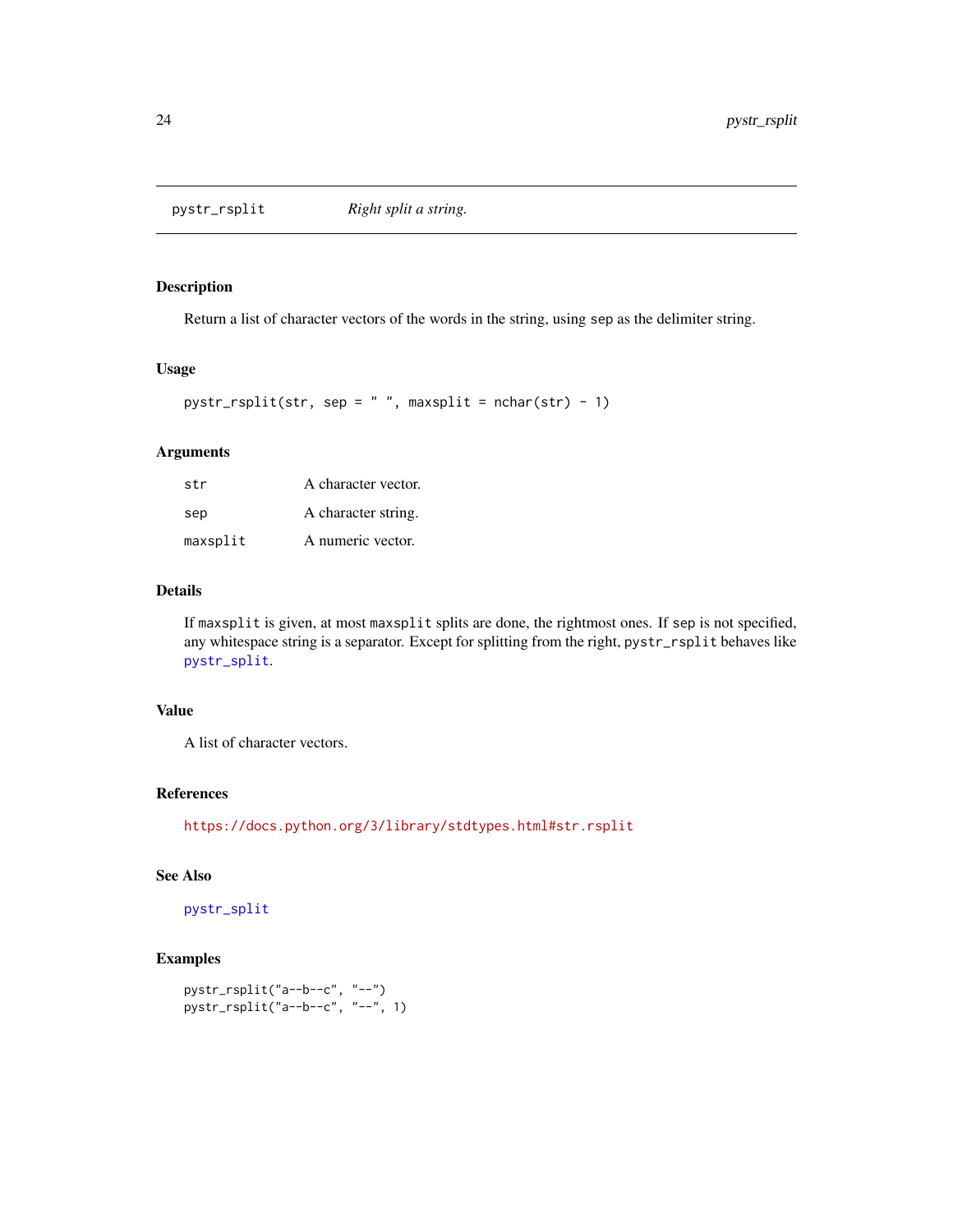<span id="page-24-1"></span><span id="page-24-0"></span>pystr\_rstrip *Right strip a string.*

#### Description

Return a copy of the string with trailing characters removed.

## Usage

pystr\_rstrip(str, chars = " ")

## Arguments

| str   | A character vector. |
|-------|---------------------|
| chars | A character string. |

#### Details

The chars argument is a string specifying the set of characters to be removed. If omitted, the chars argument defaults to removing whitespace. The chars argument is not a suffix; rather, all combinations of its values are stripped.

## Value

A character vector.

## References

<https://docs.python.org/3/library/stdtypes.html#str.rstrip>

## See Also

[pystr\\_lstrip](#page-15-1)

```
pystr_rstrip(" spacious ")
pystr_rstrip("www.example.com", ".omc")
```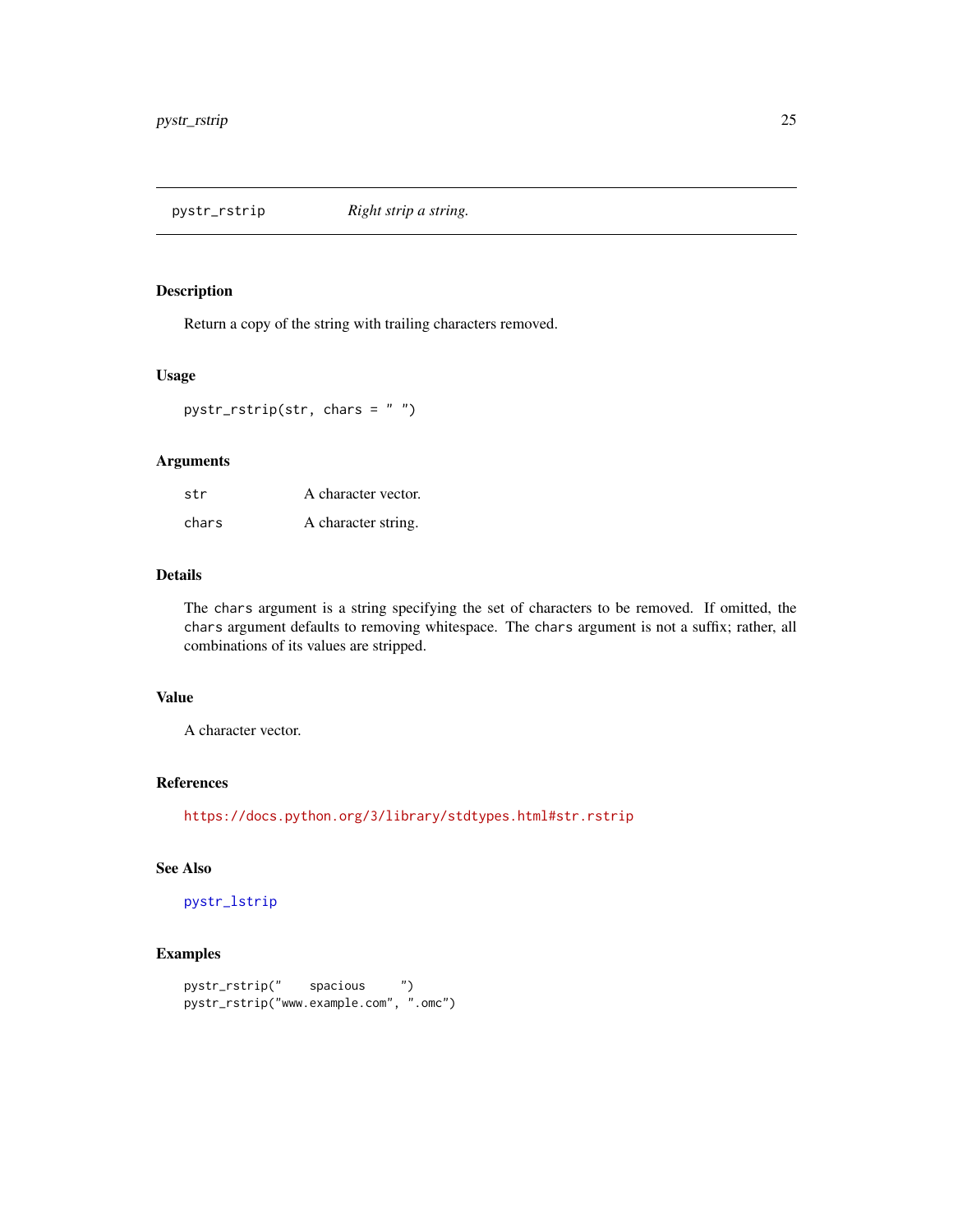<span id="page-25-1"></span><span id="page-25-0"></span>pystr\_split *Split a string.*

## Description

Return a list of character vectors of the words in the string, using sep as the delimiter string.

#### Usage

pystr\_split(str, sep =  $" "$ , maxsplit = nchar(str) - 1)

#### Arguments

| str      | A character vector. |
|----------|---------------------|
| sep      | A character string. |
| maxsplit | A numeric integer.  |

#### Details

If maxsplit is given, at most maxsplit splits are done (thus, the character vector will have at most maxsplit + 1 elements). If maxsplit is not specified, then there is no limit on the number of splits (all possible splits are made). If sep is given, consecutive delimiters are not grouped together and are deemed to delimit empty strings. The sep argument may consist of multiple characters. If sep is not specified, any whitespace string is a separator. Splitting an empty string returns an empty string.

## Value

A list of character vectors.

#### References

<https://docs.python.org/3/library/stdtypes.html#str.split>

## See Also

[pystr\\_join](#page-13-2), [pystr\\_rsplit](#page-23-1)

```
pystr_split("www.example.com", ".")
pystr_split("123123123", "2", 2)
pystr_split("1,,2,3", ",")
pystr_split("a--b--c", "--")
```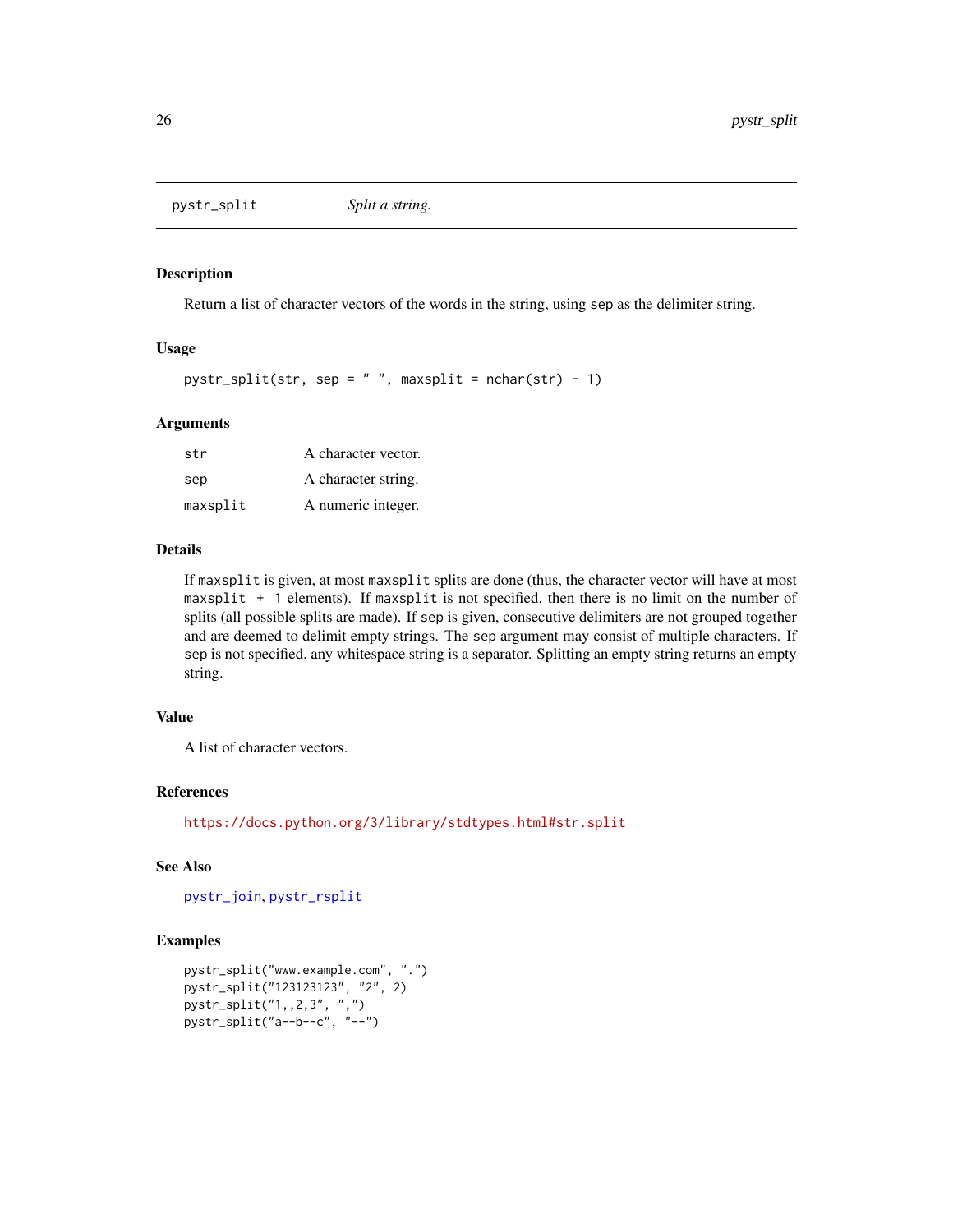<span id="page-26-0"></span>Return a list of the lines in the string, breaking at line boundaries.

## Usage

```
pystr_splitlines(str, keepends = FALSE)
```
#### Arguments

| str      | A character vector. |
|----------|---------------------|
| keepends | A logical vector.   |

#### Details

Line breaks are not included in the resulting list unless keepends is TRUE. Line breaks include "\n", " $\mathcal{L}$ ", and " $\mathcal{L}$ ".

## Value

A list of character vectors.

#### References

<https://docs.python.org/3/library/stdtypes.html#str.splitlines>

## See Also

[pystr\\_split](#page-25-1)

```
pystr_splitlines("First\nSecond\rThird\r\n")
pystr_splitlines("First\nSecond\rThird\r\n", TRUE)
```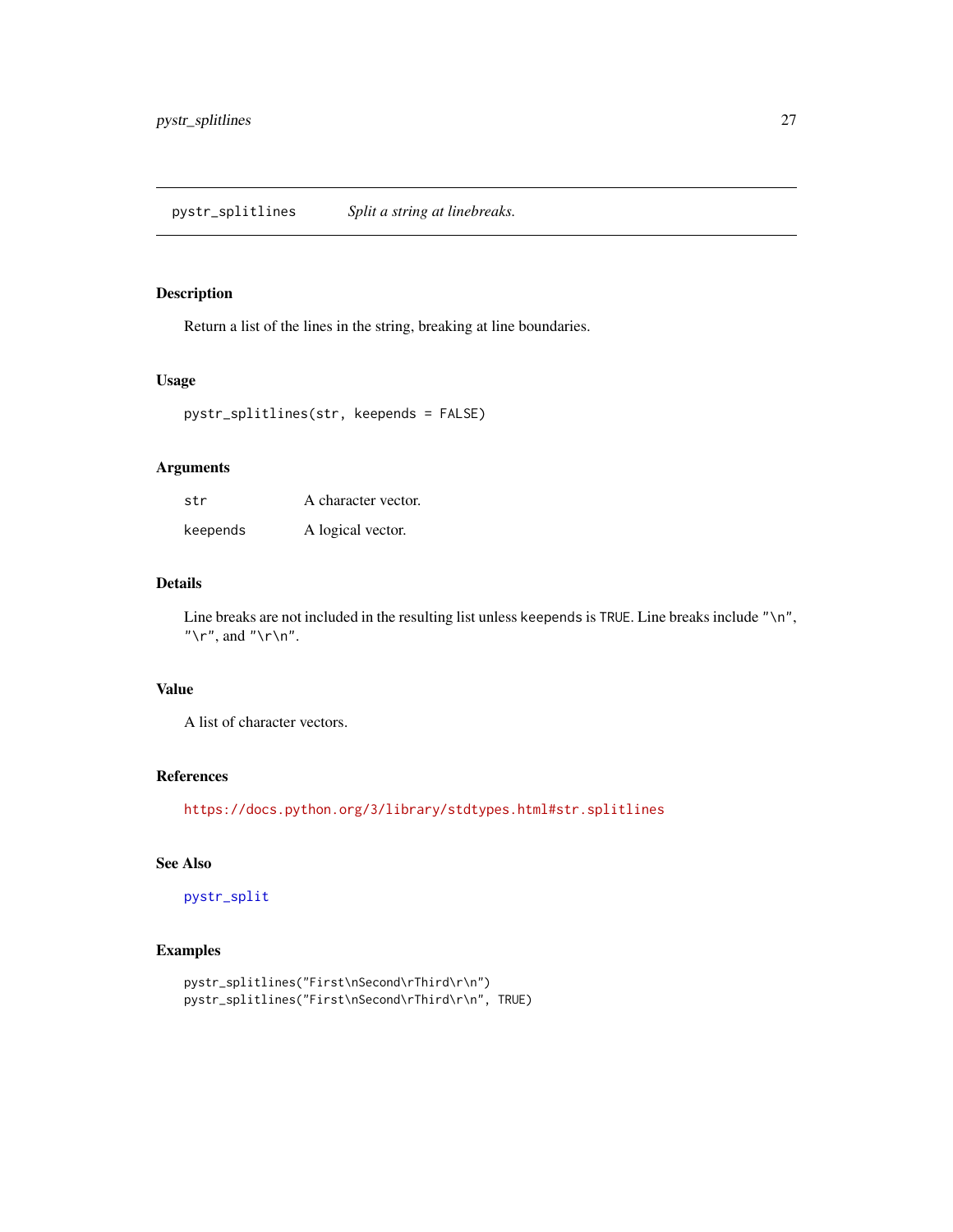<span id="page-27-1"></span><span id="page-27-0"></span>Return TRUE if the string str starts with the specified prefix, otherwise return FALSE.

## Usage

```
pystr_startswith(str, prefix, start = 1, end = nchar(str))
```
## Arguments

| str    | A character vector. |
|--------|---------------------|
| prefix | A character vector. |
| start  | A numeric vector.   |
| end    | A numeric vector.   |

#### Details

With optional start, test string beginning at that position. With optional end, stop comparing string at that position.

## Value

A logical vector.

## References

<https://docs.python.org/3/library/stdtypes.html#str.startswith>

## See Also

[pystr\\_endswith](#page-4-1)

```
pystr_startswith("www.example.com", "www.")
pystr_startswith("example.com", "www.")
pystr_startswith("www.example.com", "example", 5)
```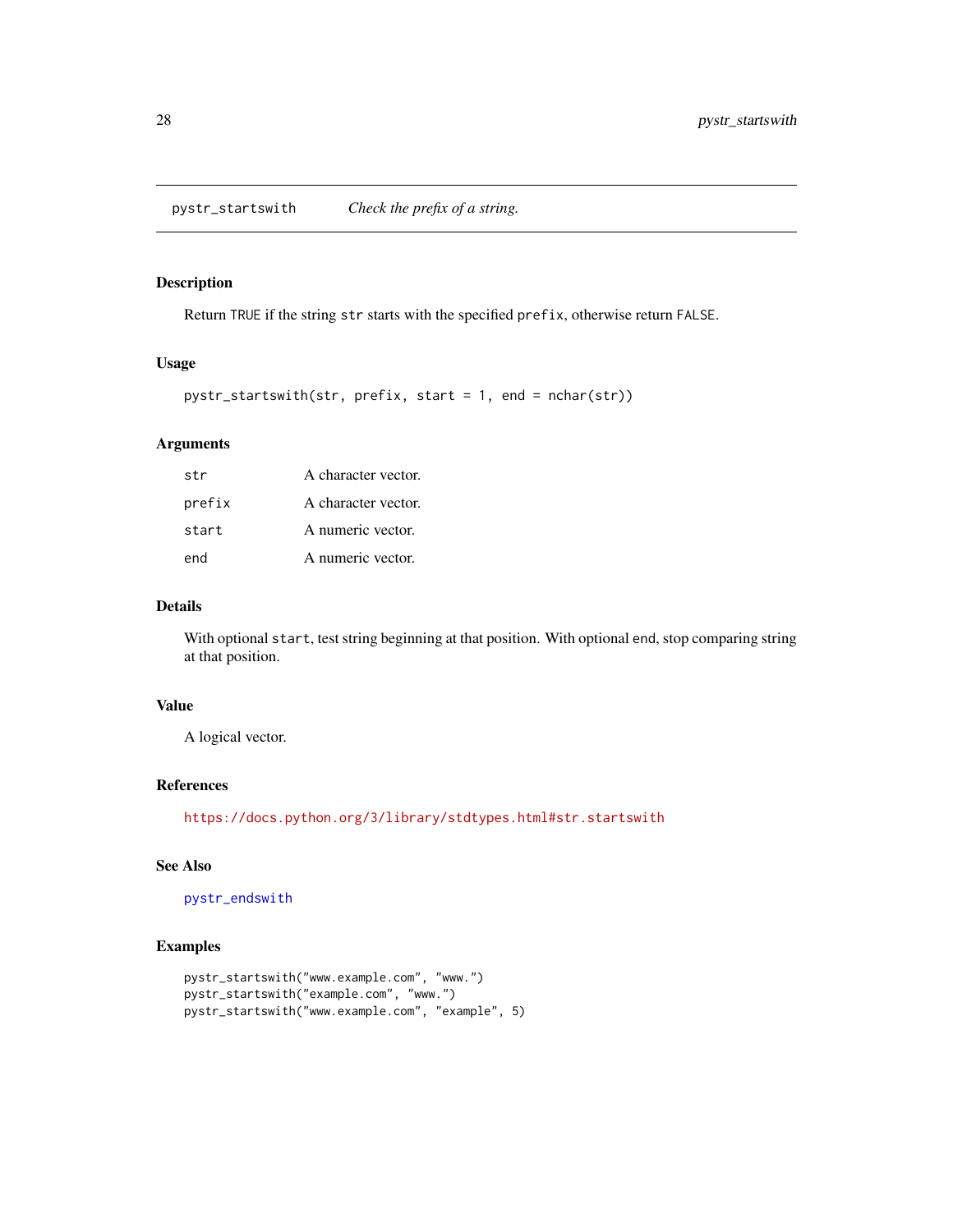<span id="page-28-0"></span>pystr\_strip *Strip a string.*

#### Description

Return a copy of the string with the leading and trailing characters removed.

## Usage

pystr\_strip(str, chars = " ")

## Arguments

| str   | A character vector. |
|-------|---------------------|
| chars | A character string. |

#### Details

The chars argument is a string specifying the set of characters to be removed. If omitted, the chars argument defaults to removing whitespace. The chars argument is not a prefix or suffix; rather, all combinations of its values are stripped.

## Value

A character vector.

#### References

<https://docs.python.org/3/library/stdtypes.html#str.strip>

## See Also

[pystr\\_lstrip](#page-15-1), [pystr\\_rstrip](#page-24-1)

```
pystr_strip(" very spacious ")
pystr_strip("www.example.com", "cmowz.")
```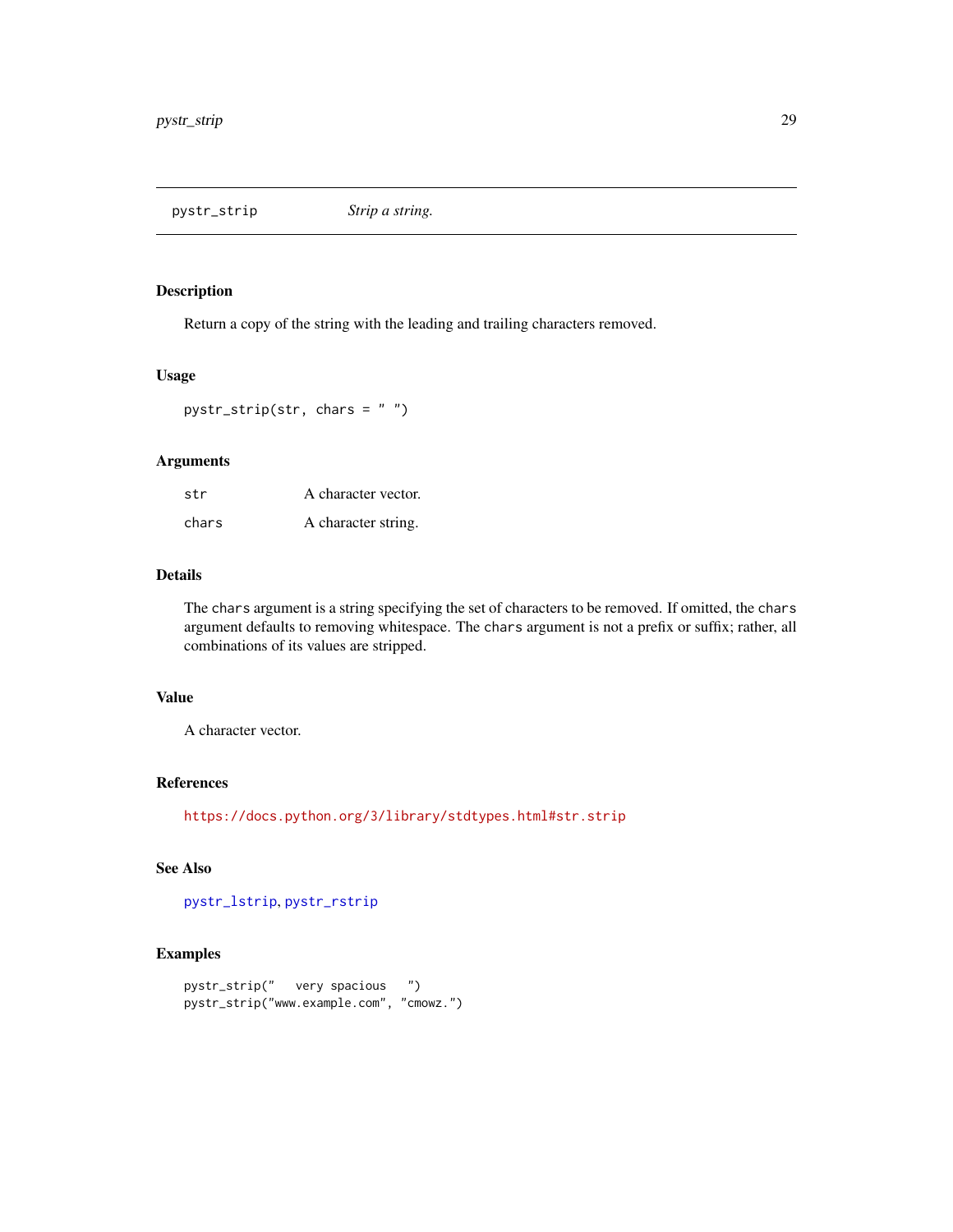<span id="page-29-0"></span>

Return a copy of the string with uppercase characters converted to lowercase and vice versa.

#### Usage

pystr\_swapcase(str)

## Arguments

str A string.

## Value

A string.

## References

<https://docs.python.org/3/library/stdtypes.html#str.swapcase>

## Examples

pystr\_swapcase("Swap Me!")

<span id="page-29-1"></span>pystr\_title *Titlecase a string.*

#### Description

Return a titlecased version of the string where words start with an uppercase character and the remaining characters are lowercase.

## Usage

pystr\_title(str)

## Arguments

str A character vector.

#### Value

A character vector.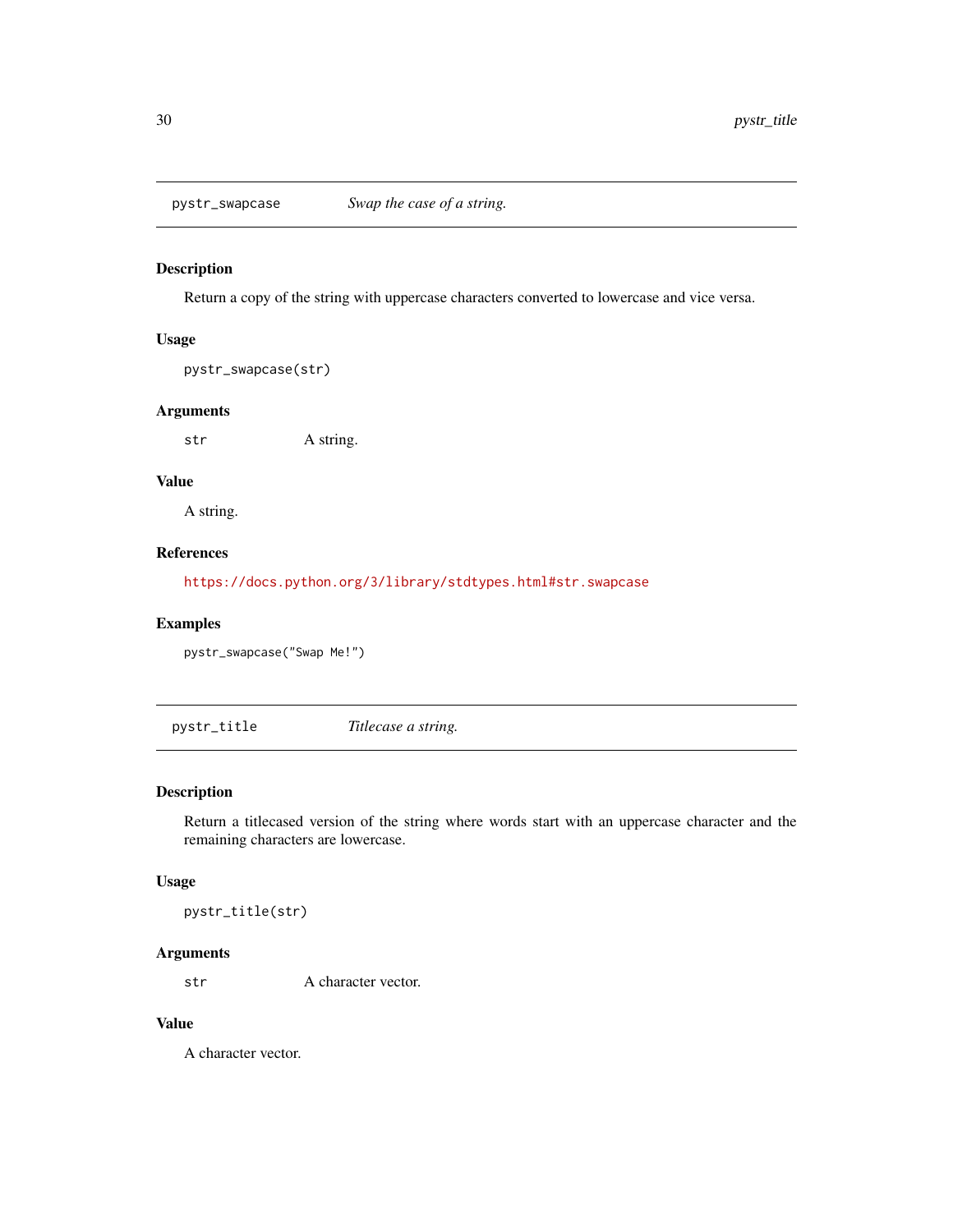## <span id="page-30-0"></span>pystr\_translate 31

## References

<https://docs.python.org/3/library/stdtypes.html#str.title>

#### Examples

```
pystr_title("make me pretty!")
```
<span id="page-30-1"></span>pystr\_translate *Translate a string.*

## Description

Return a copy of str where all characters have been mapped through map, where map can be created with [pystr\\_maketrans](#page-16-1).

## Usage

pystr\_translate(str, map)

#### Arguments

| str | A character vector.           |
|-----|-------------------------------|
| map | A list of character mappings. |

## Value

A character vector.

## References

<https://docs.python.org/3/library/stdtypes.html#str.translate>

#### See Also

[pystr\\_maketrans](#page-16-1)

```
map = pystr_maketrans("abc", "123")
pystr_translate("a blue cat", map)
```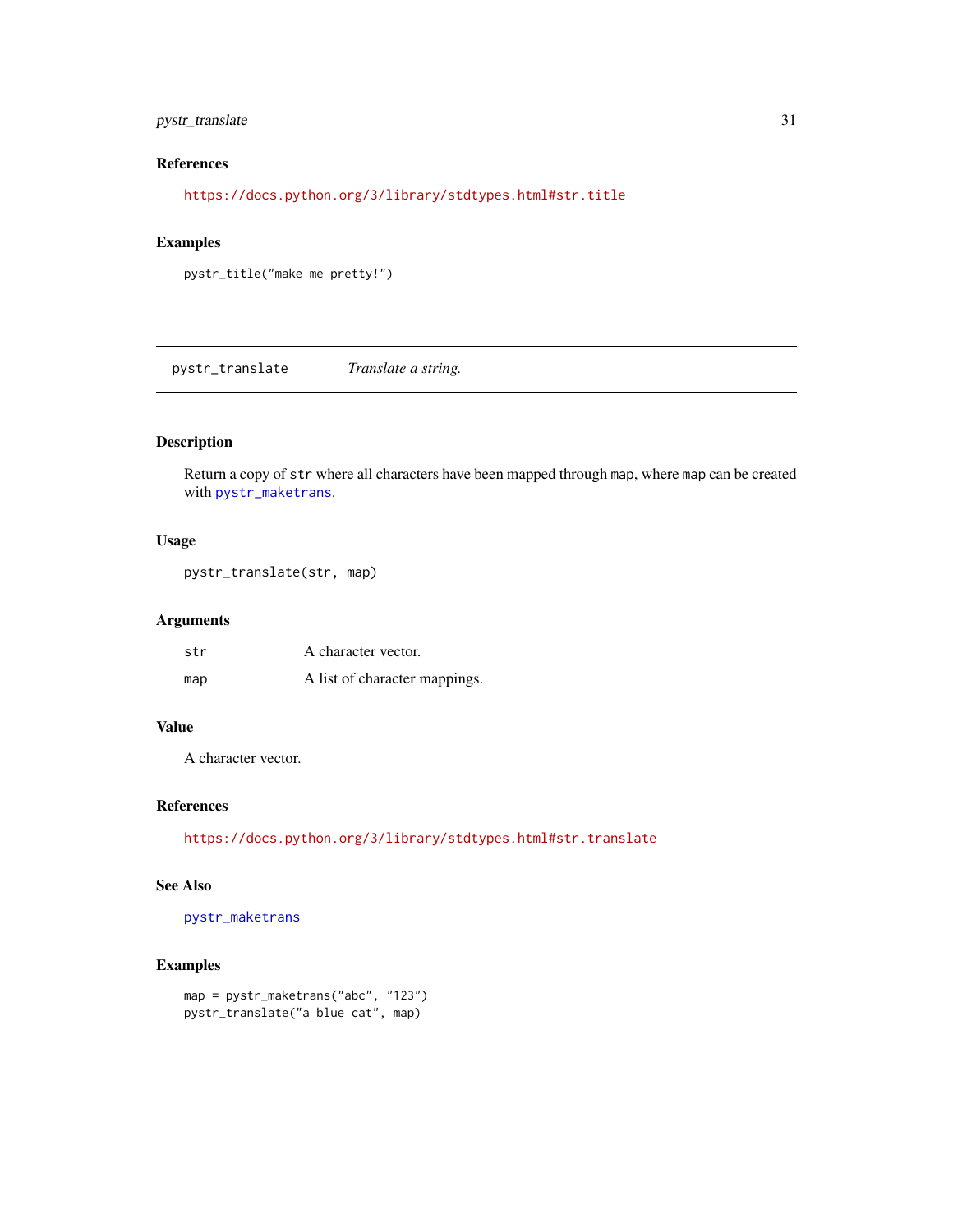<span id="page-31-1"></span><span id="page-31-0"></span>

Return a copy of the string with all the cased characters converted to uppercase.

#### Usage

```
pystr_upper(str)
```
### Arguments

str A character vector.

#### Value

A character vector.

## References

<https://docs.python.org/3/library/stdtypes.html#str.upper>

## See Also

[pystr\\_lower](#page-14-1)

## Examples

pystr\_upper("uppercase me!")

pystr\_zfill *Zero-pad a string.*

## Description

Return a copy of the string left filled with ASCII '0' digits to make a string of length width.

## Usage

pystr\_zfill(str, width)

#### Arguments

| str   | A character vector. |
|-------|---------------------|
| width | An integer.         |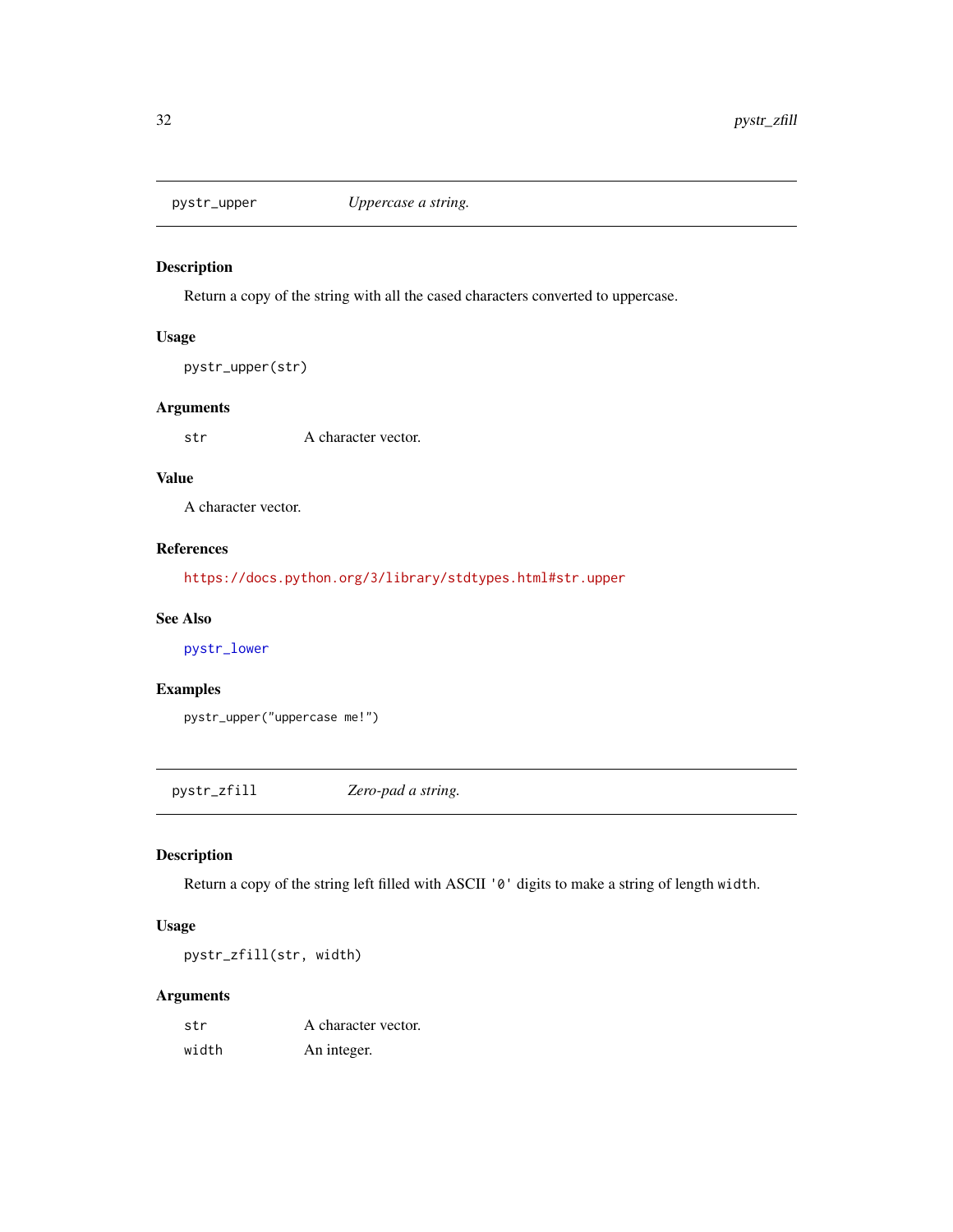#### pystr\_zfill 33

## Details

A leading sign prefix (+/-) is handled by inserting the padding after the sign character rather than before. The original string is returned if width is less than or equal to nchar(str).

## Value

A character vector.

## References

<https://docs.python.org/3/library/stdtypes.html#str.zfill>

## Examples

pystr\_zfill("42", 5) pystr\_zfill("-42", 5) pystr\_zfill("+42", 5)